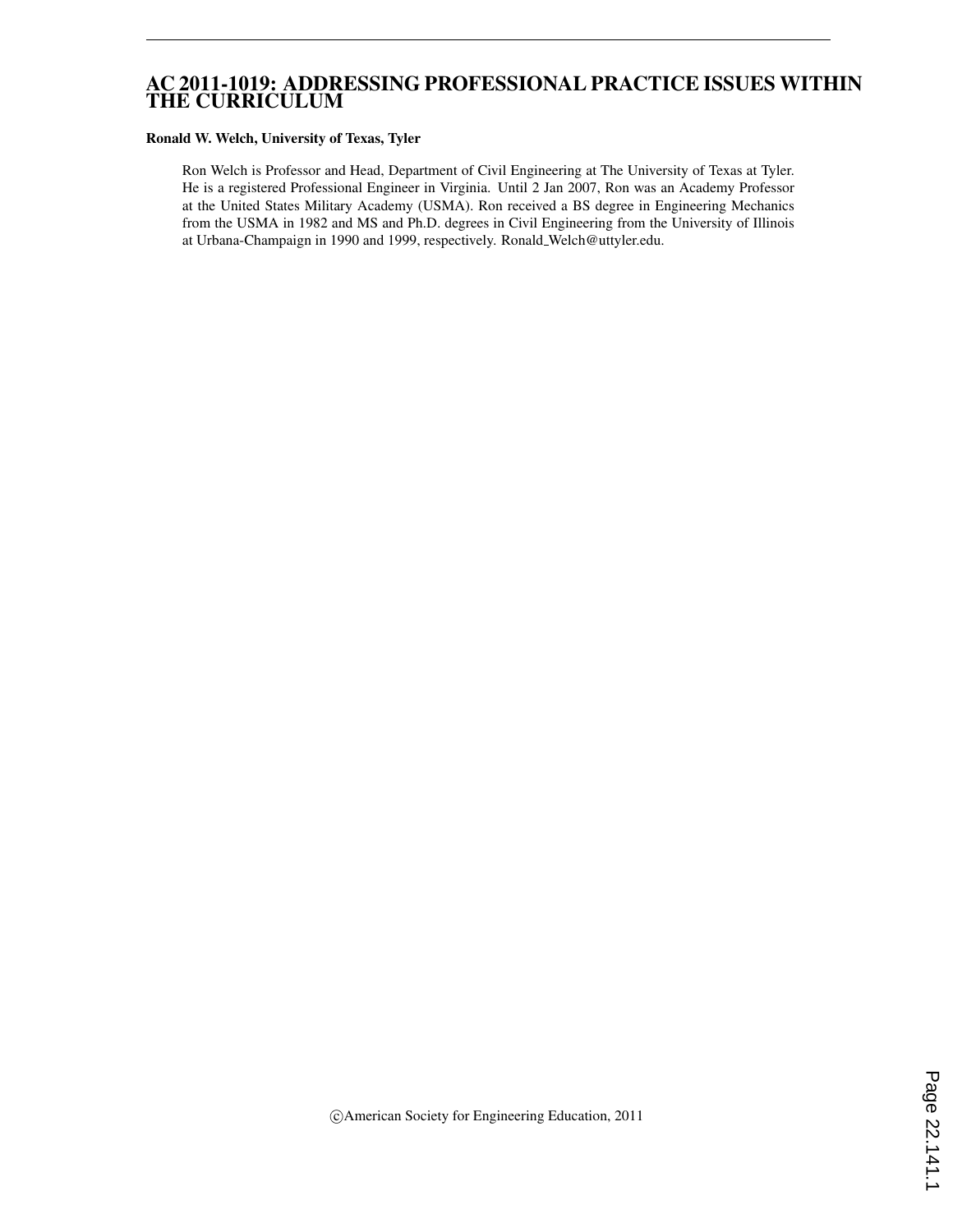# **Addressing Professional Practice Issues within the Curriculum**

#### **Abstract**

Some programs struggle with how to accomplish all that is required in the current American Society of Civil Engineers (ASCE) Body of Knowledge (BOK) while planning for possible state-mandated decreased credit hours due to current budgetary issues. Many programs are beginning to investigate how to possibly add additional outcomes listed under the new ASCE BOK II document knowing that some of those outcomes will migrate eventually into the ABET CE program criteria. How to do more with less (people, time, and resources) is a common theme on many campuses across the country especially with the current economic crisis. If these challenges are not enough to worry about, some programs are still working on how best to demonstrate within their curriculum professional practice issues facing current graduates. This paper will provide a methodology that one civil engineering program is using to address professional practice issues within the curriculum.

This paper will present the program's current capstone course, the new senior level course, and adjustments to other courses in the curriculum that provide coverage of professional practice issues such as leadership, business practices, public policy and administration, asset management, ethics, contemporary issues, constructability, and solutions within a global and societal context. Through the sequencing of events and assessments of 10, 35, 100 percent submittals within the capstone as well as assignments within other courses, students are required to demonstrate their abilities associated with professional practice issues. The assessment of the capstone along side of selected embedded indicators in other courses and associated survey data provides a clear picture of the actual demonstrated performance of professional practice outcomes by students. A number of embedded indicator assessment methods for capstone experiences were assessed, evaluated and combined to build the resulting accumulation of rubric results from each submittal to allow the program to determine if the students within a team and the entire group of students have achieved the proper level of demonstration of an outcome by performance level and percentage of overall grade.

# **1.0 Introduction**

The American Society of Civil Engineers (ASCE) recognized the lack of certain knowledge and skills among civil engineering graduates at about the same time many universities were experiencing pressure to decrease credit hours and decrease time to graduation. ASCE formed a committee to study and develop a Civil Engineering Body of Knowledge  $(BOK)^1$  to document the requisite knowledge, skills, and attitudes necessary for future civil engineers. This new civil engineering BOK included the  $ABET<sup>2</sup> EC2000$ 3a-k outcomes (adopted in 1997). Two key issues associated with the BOK were: 1) a lack of a clear definition of expected performance levels by these new engineers even though the wording was consistent with ABET definitions which are generally difficult to define clearly, and 2) the addition of four new outcomes focused on additional professional topics and discipline depth. Very quickly it was determined by most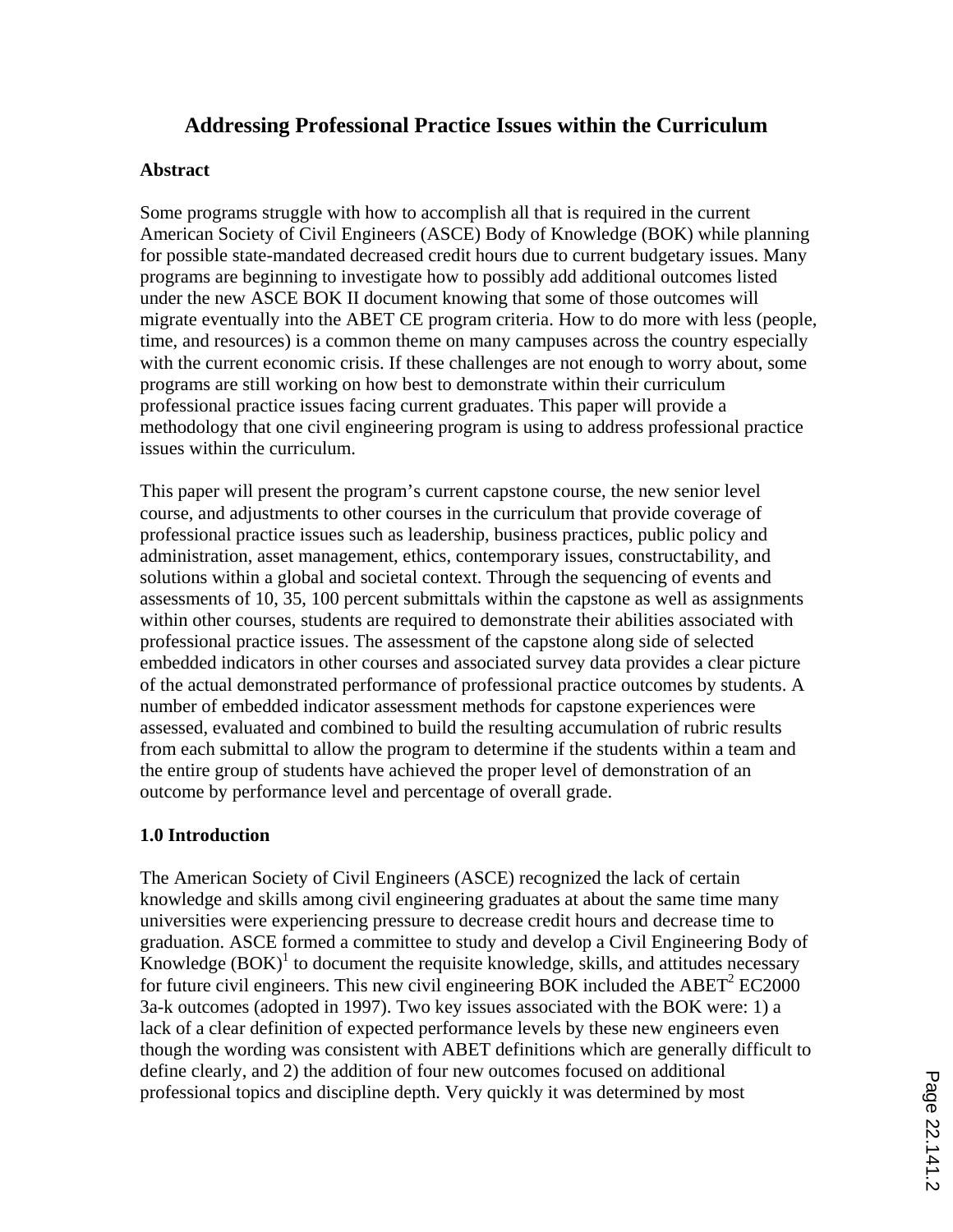programs and ASCE that the discipline depth could only occur at the Master's level with larger breadth occurring at the undergraduate level. The addition of professional skills above what even  $ABET^2$  EC2000 requires reflects greater recognition of the importance of the development of professional skills at the bachelor's level. How/Where are these supplementary professional topics to be included in the current curriculum? How are these additional topics to be covered if programs are required to decrease credit hours for faster graduation rates without decreasing the required CORE courses? The engineering programs within the University of Texas System decreased their credit hours to 128 or less in 2007 based on legislative requirements to decrease time to graduation. There are discussions to decrease the number of credit hours to 120 credit hours for all programs within publically supported programs to decrease the amount of funding being sent to schools of higher education as part of state-wide cost cutting measures.

ASCE also realized that adjustments to the first edition of the BOK $<sup>1</sup>$  were needed based</sup> on the comments that arose from the ASCE Curriculum Committee<sup>3</sup> investigating how to implement the outcomes. The central issue was the lack of a methodology to determine how well and at what level a program needed to demonstrate accomplishment of outcomes. Some of the schools on the ASCE Curriculum Committee working towards implementation of the outcomes decided after reviewing many taxonomies that Bloom's Taxonomy<sup>4</sup> should be used to define the proper level of demonstration for each outcome. One of the first orders of business of the new BOK II committee<sup>5</sup> was the use of Bloom's Taxonomy (read action verbs) to define the level of demonstration of each outcome at not only the undergraduate level, but master's and experience levels as well. Another focus as a result of the earlier ASCE Curriculum Committee's work was the splitting of ABET outcomes into a larger number of smaller outcomes. For example, ABET Outcome 1 is "an ability to apply knowledge of mathematics, science, and engineering,"<sup>2</sup> which became in BOK II outcomes 1 Mathematics, 2 Natural Sciences, 5 Materials Science, and 6 Mechanics.

The previous discussion surrounding the addition of new outcomes to BOK I when reviewing skills needed by graduating engineers resulted in the addition of outcomes to BOK II when necessary entry level skills were readdressed. The new outcomes are: sustainability, historical perspectives, globalization, humanities, social sciences, risk and uncertainty, and breadth in civil engineering areas. Some of these may be considered professional practice issues (humanities, social sciences, historical perspectives, sustainability and globalization). The ASCE Fulfillment Committee<sup>6</sup> is currently studying implementation techniques for the new outcomes as well as implementation of adjusted levels of outcome demonstration at the undergraduate level using Bloom's Taxonomy. It is only a matter of time that these new outcomes and levels of demonstration occur within ABET general program criteria as is being called for by some<sup>7</sup> or CE program criteria as the new outcomes in BOK I did in 2008 just four years after BOK I was in print. Some even hint that changes every six years are reasonable to consider.<sup>7</sup>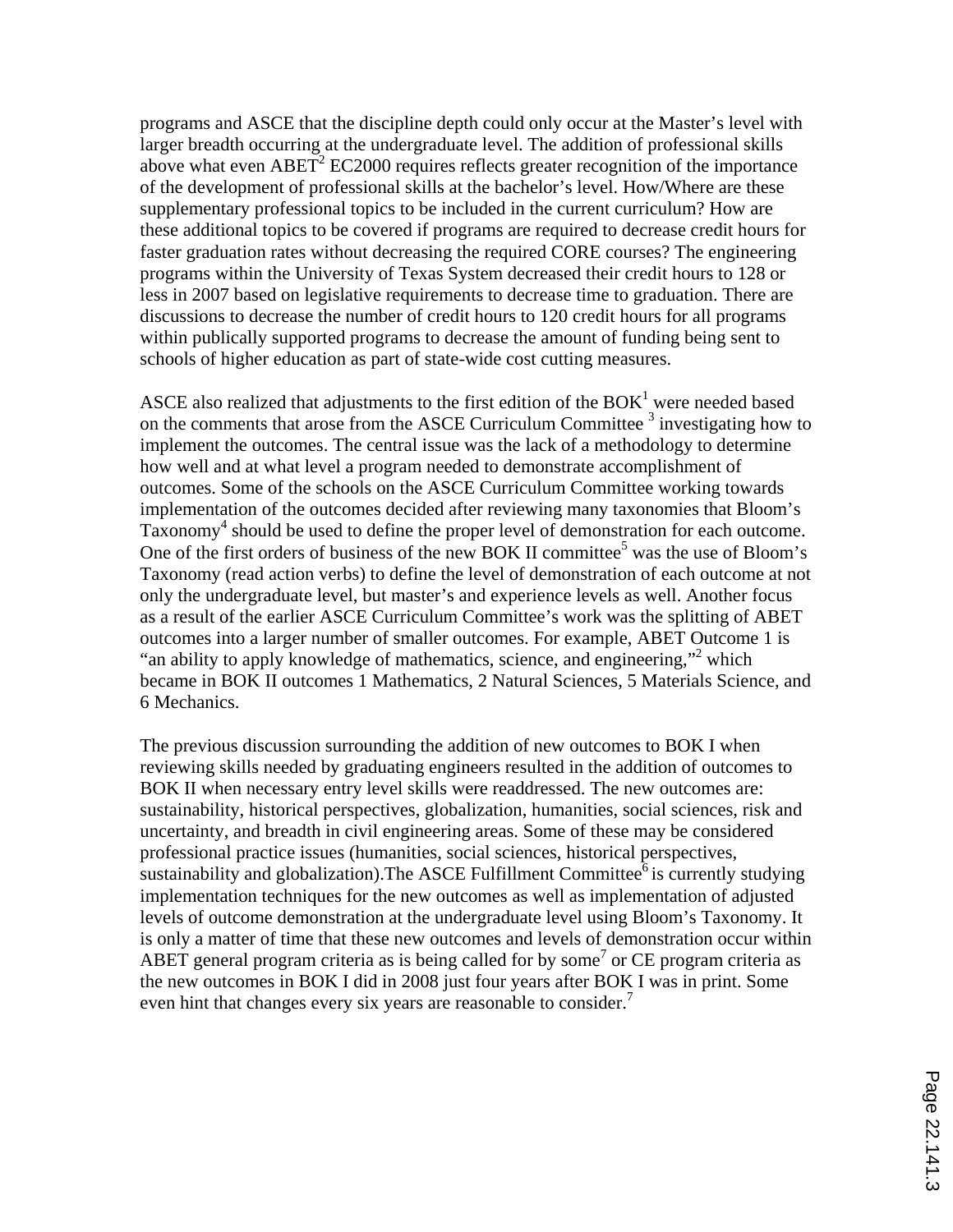# **1.1 Professional Outcomes**

The  $ABET<sup>2</sup> EC2000$  professional skills are: understanding professional and ethical responsibility (3.f), recognition of need by an ability to engage in life-long learning (3.i), ability to function on a multi-disciplinary team (3.d), ability to communicate effectively (3.g), and knowledge of contemporary issues (3.j). The CE program criteria professional outcomes are leadership, public policy and administration, business practices and asset management. What are the best methodologies and location for demonstrating these outcomes? Can programs successfully demonstrate these professional outcomes at the Bloom's Taxonomy levels indicated in the BOK II?

For UT Tyler, the professional topics emanate from Program Outcomes 4, 6, 7, 8, 9, 10, 11, and 14 (Table 1 (Bold)) which are derived from ABET Outcomes (3.d), (3.f), (3.g), (3.h), (3.i), and (3.j) (Table 2 (Bold)) and the CE program criteria with adjustments based on BOK II. PO 9 specifically incorporates the new undergraduate professional requirements located within the current CE program criteria (from BOK I). Outcomes 10- 15 in Table 1 are the new program outcomes emanating from BOK II. UT Tyler has added the new outcomes and adjusted others now to begin experimenting with how best and where to implement and demonstrate them.

#### Table 1 UT Tyler CE Program Outcomes

| Graduates:                                                                                                 |
|------------------------------------------------------------------------------------------------------------|
| 1. Can apply knowledge of traditional mathematics, science, and engineering skills, and use modern         |
| engineering tools to solve problems.                                                                       |
| 2. Can design and conduct experiments, as well as analyze and interpret data in more than one civil        |
| engineering sub-discipline.                                                                                |
| 3. Can design systems, components, and processes and recognize the strengths and areas for possible        |
| improvement of their creative designs within realistic constraints such as regulatory, economic,           |
| environmental, social, political, ethical, health and safety, constructability, and sustainability.        |
| 4. Can work independently as well as part of a multidisciplinary design team.                              |
| 5. Can identify, formulate, solve and evaluate engineering design problems using engineering models in the |
| four of the five sub-disciplines civil engineering: structural engineering, transportation engineering,    |
| construction management, hydrology and/or environmental engineering.                                       |
| 6. Can analyze a situation and make appropriate professional and ethical decisions.                        |
| 7. Can demonstrate effective oral, written, and graphical communication skills.                            |
| 8. Can demonstrate a commitment to learning and continued professional development outside the             |
| classroom, incorporate contemporary issues and historical issues during problem solving, and               |
| determine the impact of engineering solutions in a global and societal context.                            |
| 9. Can explain professional practice attitudes, leadership principles and attitudes, management            |
| concepts and processes, and concepts of business, public policy, and public administration.                |
| 10. Can demonstrate the importance of humanities in the professional practice of civil engineering         |
| 11. Can demonstrate the incorporation of social sciences knowledge into the professional practice of       |
| civil engineering                                                                                          |
| 12. Can use the knowledge of material sciences to solve problems appropriate to civil engineering          |
| 13. Can analyze and solve problems in solid and fluid mechanics                                            |
| 14. Can apply principles of sustainability to the design of traditional and emergent engineering           |
| systems                                                                                                    |
|                                                                                                            |

15. Can apply the principles of probability and statistics to solve problems containing uncertainties and risk assessment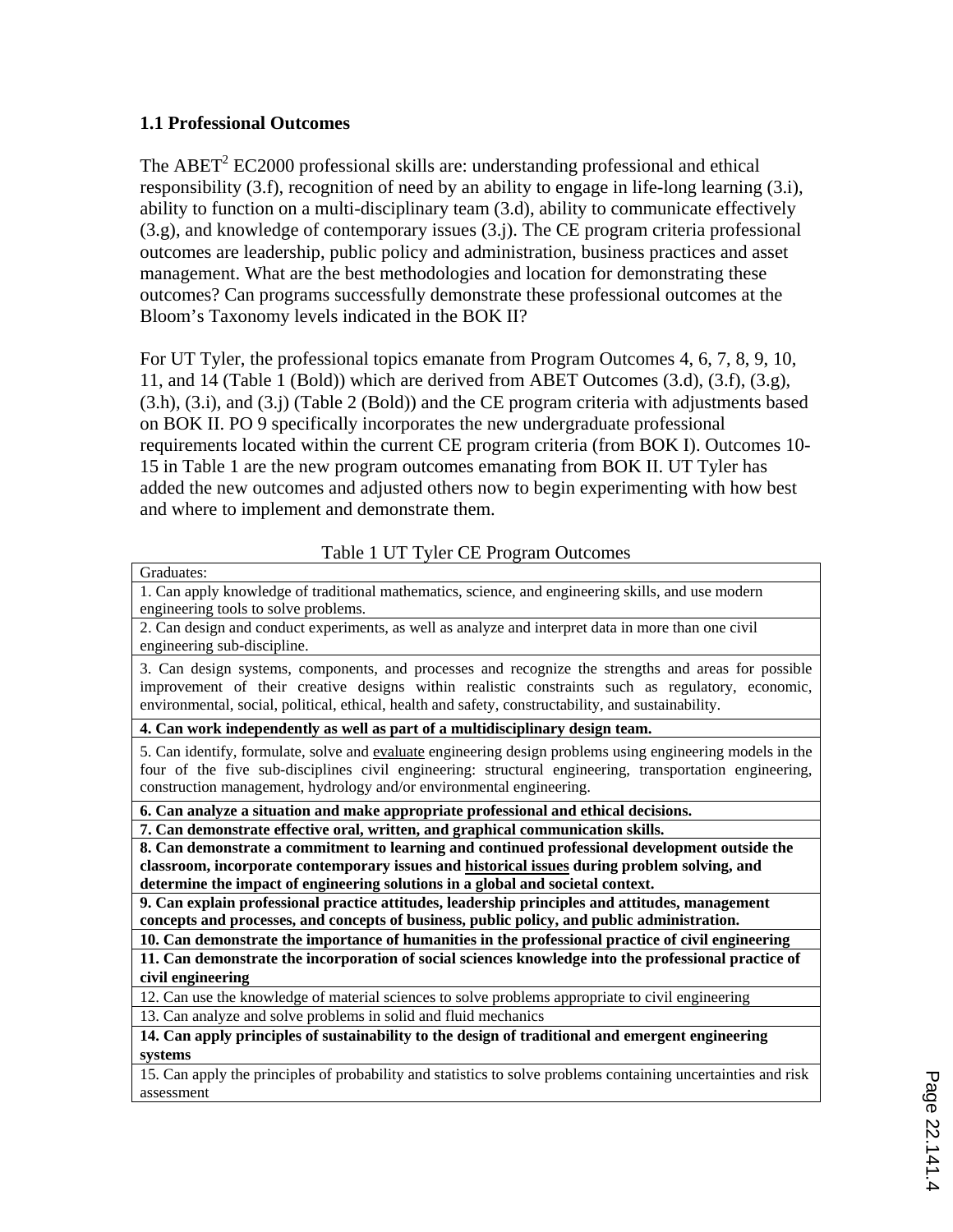When considering professional skills, the difficulty arises in how do students demonstrate or fully understand what these outcomes are asking when the demonstration is occasionally left to a single event such as a seminar within the senior year. These professional outcomes have been referred to as "soft" outcomes by many when they were first presented as part of ABET EC2000 Criterion 3.<sup>2</sup> Others have used the word "squishy" when considering how difficult it is to assess professional skills compared to the "hard" skills of engineering.<sup>8</sup> "Soft" or "Squishy", the professional skills are not as easily assessed and many times require multiple assessment methods, multiple activities within the academic setting as well as possible activities like Engineers Without Borders (EWB) or other service activities to be able to properly demonstrate accomplishment of the outcome.<sup>9</sup> However, not every student will participate in EWB. Another example of the difficulty is that students may properly assess a situation based on proper ethical reasoning, but there is no assurance that they will actually act ethically. Some define professional skills as how we perform in professional settings, but how do educators develop and assess such skills? Does the educator possess professional experience and a professional engineer (PE) license? Even a PE needs a methodology understood by all to continually and properly assess professional practice skills.

#### Table 2 ABET Criterion 3 (a-k)

| Demonstration (incl. Process & Measurements) that Graduates have:                                         |
|-----------------------------------------------------------------------------------------------------------|
| (a) ability to apply knowledge of math, engineering, and science                                          |
| (b) ability to design and conduct experiments                                                             |
| (b) ability to analyze and interpret data                                                                 |
| (c) ability to design system, component or process to meet needs within realistic constraints such as     |
| regulatory, economic, environmental, social, political, ethical, health and safety, constructability, and |
| sustainability.                                                                                           |
| (d) ability to function on multi-disciplinary teams                                                       |
| (e) ability to identify, formulate, and solve engineering problems                                        |
| (f) understanding of professional and ethical responsibility                                              |
| (g) ability to communicate effectively                                                                    |
| (h) broad education                                                                                       |
| (i) recognition of need by an ability to engage in life-long learning                                     |
| (j) knowledge of contemporary issues                                                                      |
| (k) ability to use techniques, skills, and tools in engineering practice                                  |

#### **2.0 A Possible Solution**

The ABET professional outcomes (3.d) multi-disciplinary teams, (3.g) communicate effectively, (3.i) life-long learning, and (3.j) contemporary issues are being addressed in multiple courses and the two-semester senior design (capstone). ABET outcome (3.h) broad education is addressed within the confines of the healthy CORE (44 credit hours) at UT Tyler. ABET Outcome (3.f) professional and ethical responsibility is addressed in the senior design, but could students miss fully understanding and demonstrating this outcome since all of the work is completed in teams? What about the three new professional outcomes covering topics of leadership, public policy and administration, business practices, and asset management?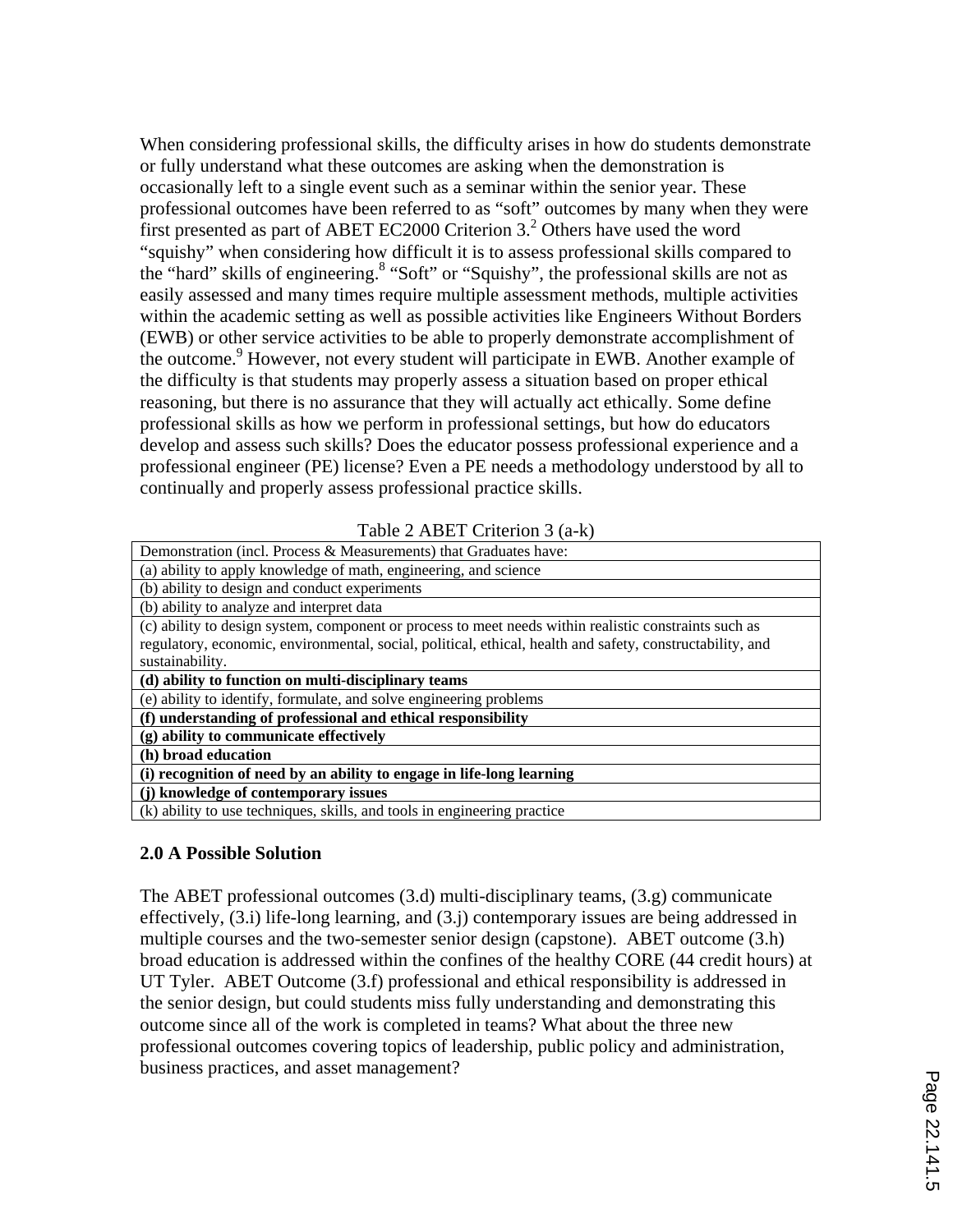The UT Tyler Civil Engineering Program solution: a course added to the curriculum to ensure coverage of the professional topics in the title as well as integration of the other professional skills. The course is CENG 4341 Leadership, Public Policy, Business Practices, and Asset Management (Figure 1, second semester, senior year) which provides coverage of the three new outcomes in the BOK I (represented by program outcome 9) as well as demonstration of parts of Outcomes 6,  $\overline{7}$ , and 8.<sup>10,11,12</sup> Formal assignment of embedded indicators to courses based on ability to demonstrate an outcome as well as annual assessment of these embedded indicators collected not only provided BOK compliance, but also accreditation through ABET.<sup>13</sup> CENG 4341 synergistically assisted students in seeing the big design picture and the nuances of teamwork, leadership and management required in the two-semester senior design (CENG 4115/4315) by analyzing and discussing solutions to leadership issues seen during the one credit hour CENG 4115 in the fall and public policy affecting engineering projects in Texas, business practices that could constrain their capstone project design as well as how well they have been managing their personnel assets within their team during CENG 4315 in the spring. Even though some public policy is being covered in environmental engineering, the in-depth coverage of public policy and administration within CENG 4341 along with leadership, business practices, asset management and other professional skills provides a synergistic meshing of these multiple professional practice issues as they occur within practice.

#### **2.1 Leadership, Public Policy, Business Practices, Asset Management, CENG 4341**

CENG 4341 is comprised of four modules each with papers and an exam leading to a comprehensive final exam. The original idea was to draw upon the expertise across campus and have the individual teaching a course covering the topic to develop a 10 lesson block with an exam. The length of each module was a quarter of the course which seemed reasonable considering the current focus of the course. Topic order was not important since each expert would teach their block (i.e., team teaching). When the issue of how to give credit to a teacher for one-fourth of a course became a stumbling block, the author decided to develop each block himself. Since now one teacher was going to teach all four blocks, the author decided to consider the order of topics to develop a richer experience as well as provide linkage to additional professional topics. Upon reflection, it was obvious that all of the professional topics focus on the engineer being a leader within their firm - so it is covered first. Public policy affects a firm's business practices and it takes leaders within government for public policy to be enacted. So it was taught next followed by business practices. Business leaders must understand public policy processes so that they can influence the process as appropriate. The key focus in small business practices (a large number of civil engineering firms are considered small) is the development of a business plan which is affected by public policy and the leaders within the firm. Once the business plan is in place, it once again requires leaders to manage firm assets to accomplish assigned tasks and missions to meet the desired level of business performance.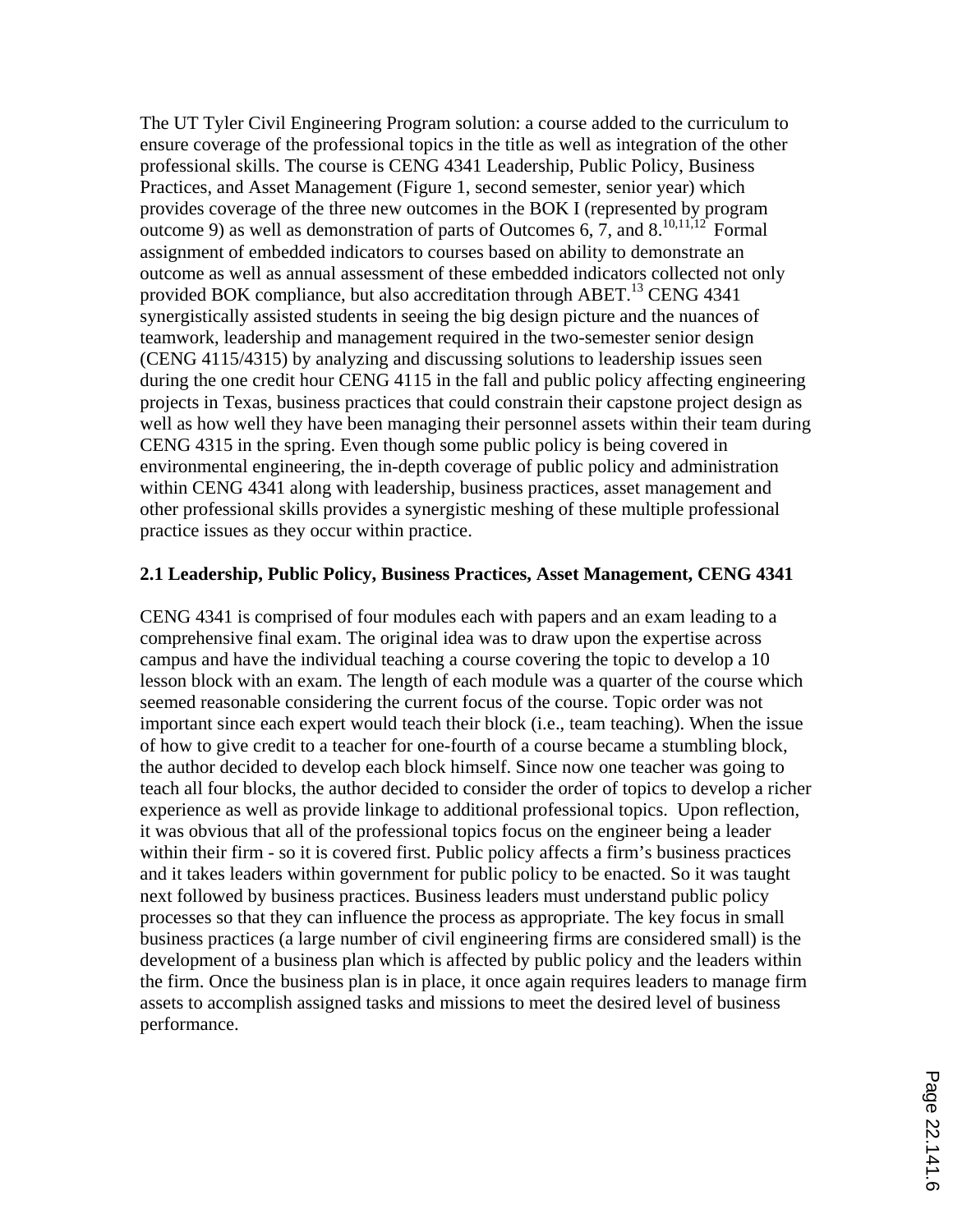#### Department of Civil Engineering

Bachelor of Science in Civil Engineering 2008-2009 Curriculum

| Freshman-First Semester (Fall)  |                                                  |                | Freshman-Second Semester (Spring) |                  |                                          |    |
|---------------------------------|--------------------------------------------------|----------------|-----------------------------------|------------------|------------------------------------------|----|
|                                 | POLS 2306 Intro. Texas Politics                  | 3              |                                   | TECH 1303        | <b>Engineering Graphics</b>              | 3  |
|                                 | ENGL 1301 Grammar & Composition I                | 3              |                                   | FNG 1302         | Grammar & Composition II                 |    |
| MATH 2413 Calculus I            |                                                  | Δ              |                                   |                  | MATH 2414 Calculus II                    |    |
|                                 | CHEM 1311 General Chemistry I                    | 3              |                                   |                  | PHYS 2325 University Physics I           |    |
|                                 | CHEM 1111 General Chemistry I Laboratory         | 1              |                                   | PHYS 2125        | University Physics I Laboratory          |    |
|                                 | ENGR 1200 Engineering Methods (with lab)         | $\overline{2}$ |                                   |                  | ) Visual & Performing Arts               |    |
|                                 | Semester Credit Hours 16                         |                |                                   |                  | Semester Credit Hours                    | 17 |
|                                 |                                                  |                | <b>Sophomore Year</b>             |                  |                                          |    |
| Sophomore-First Semester (Fall) |                                                  |                |                                   |                  | Sophomore-Second Semester (Spring)       |    |
| CENG 2336 Geomatics             |                                                  | 3              |                                   | CENG 2353        | Civil Engineering Measurement            | 3  |
|                                 | POLS 2305 Introduction to American Government    | 3              |                                   | MENG 3306        | Mechanics of Materials                   |    |
|                                 | ENGR 2301 Engineering Mechanics - Statics        | 3              |                                   |                  | MATH 3305 Differential Equations         |    |
|                                 | MATH 3404 Multivariate Calculus                  | 4              |                                   |                  | ENGR 2302 Engineering Mechanics-         |    |
|                                 | PHYS 2326 University Physics II                  | 3              |                                   |                  | ECON 2302 Microeconomics                 |    |
|                                 | PHYS 2126 University Physics II Laboratory       | 1              |                                   | PHIL 2306        | Introduction to Ethics                   |    |
|                                 | Semester Credit Hours 17                         |                |                                   |                  | Semester Credit Hours 18                 |    |
|                                 |                                                  |                | <b>Junior Year</b>                |                  |                                          |    |
| Junior-First Semester (Fall)    |                                                  |                | Junior-Second Semester (Spring)   |                  |                                          |    |
|                                 | CENG 3434 Civil Engr. Materials, Codes & Specs   | 4              |                                   | CENG 3361        | Applied Engineering Hydrology            | 3  |
|                                 | MENG 3310 Fluid Mechanics                        | 3              |                                   | CENG 3351        | Transportation Engr. Systems             |    |
|                                 | ENGR 3301 Probability & Statistics for Engineers | 3              |                                   | CENG 3371        | Intro to Environmental Engineering       | 3  |
|                                 | CENG 4339 CE Construction Management             | 3              |                                   |                  | CENG 3336 Soil Mechanics                 | 3  |
|                                 | ) Additional Science Elective                    | 3              |                                   |                  | CENG 3325 Structural Analysis            |    |
|                                 | Semester Credit Hours 16                         |                |                                   |                  | Semester Credit Hours 15                 |    |
|                                 |                                                  |                | <b>Senior Year</b>                |                  |                                          |    |
| Senior-First Semester (Fall)    |                                                  |                | Senior-Second Semester (Spring)   |                  |                                          |    |
|                                 | CENG 4351 Traffic Eng: Opns & Ctrl (w Lab)       | 3              |                                   |                  | CENG 4341 Leadership, Business, Pub Pol. |    |
|                                 | CENG 4317 Structural Steel Design                | 3              |                                   |                  | CENG 4315 Senior Design II               |    |
|                                 | CENG 4371 Environmental Engineering Design       | 3              |                                   | <b>HIST 1302</b> | United States History II                 |    |
|                                 | CENG 4115 Senior Design I                        | 1              |                                   |                  | ) Tech Elective                          |    |
|                                 | HIST 1301 United States History I                | 3              |                                   |                  | ) World/European Literature              | 3  |
|                                 | ENGR 4109 Senior Seminar                         |                |                                   |                  |                                          |    |
|                                 | Semester Credit Hours 14                         |                |                                   |                  | Semester Credit Hours 15                 |    |
|                                 |                                                  |                |                                   |                  | Total Program Credit Hours: 128          |    |

Figure 1: UT Tyler Curriculum

Even though the course is exceeding all expectations, the fact that much of the focus is on the senior design experience and the program is wrestling with how to cut eight credit hours out of the curriculum due to state budgetary issues without once again touching the CORE is leading the program to consider now inserting the content into the senior design experience without losing the effectiveness. The CENG 4341 professional skills course content and required demonstration was not included in the senior design initially since the senior design was being taught for the first time during the program's first ABET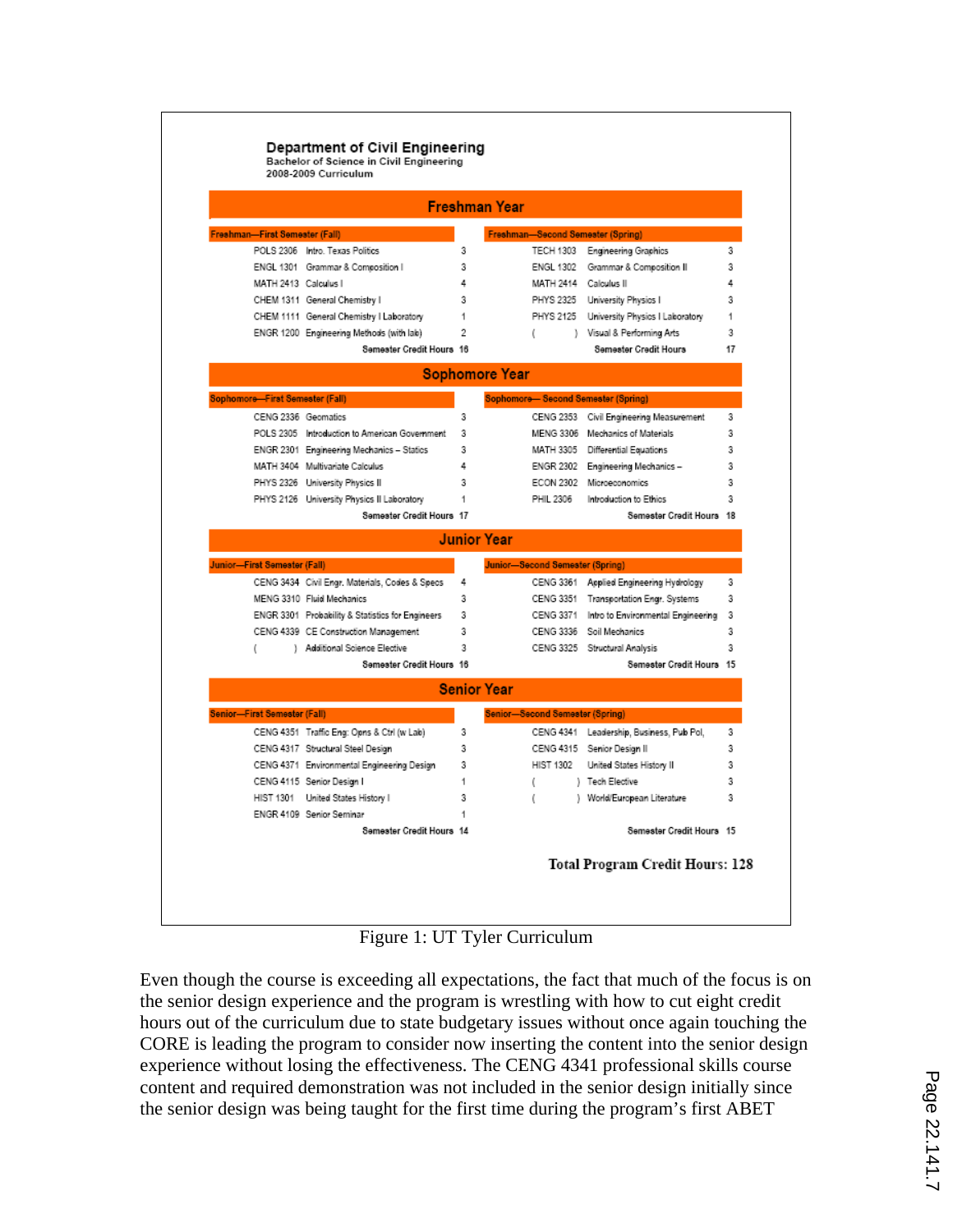record year.<sup>13</sup> Ensuring that the senior design met the "major design experience based on the knowledge and skills acquired in earlier course work and incorporating appropriate engineering standards and multiple realistic constraints"<sup>2</sup> was foremost and key to the program's success. Additionally, all faculty were new non-tenured, tenure-track faculty teaching for the first time. Just asking for the integration of as many outcomes as possible (the ultimate goal of the senior design), while not being the sole responsible location for those outcomes was critically important. Now that the senior design experience is maturing and has successfully integrated the demonstration of almost every outcome during development of a multi-disciplinary design solution, it is time to begin the process of investigating the coverage of professional topics primarily within the senior design experience and consider deletion of CENG 4341 as part of a possible reduction in credit hours.

# **2.2 Senior Design, CENG 4115-4315**

The senior design experience (CENG 4115/4315) within the UT Tyler CE Program (many programs refer to this as a 'capstone' experience) is a 4 credit, 2 semester Senior Design course that has been conceived to do the following:

- (1) Give students a real-world, design office design experience tackling an openended design scenario that encompasses high level<sup>2</sup> cognitive thinking across seven CE sub-disciplines
- (2) Ensure students wrestle with professional issues such as communication with engineers, policy makers and the public
- (3) Ensure students are faced with issues associated with typical design constraints such as regulatory, economic, environmental, social, political, ethical, health and safety, constructability, and sustainability in a multi-disciplinary design.
- (4) Provide a platform where student performance against the ABET general criteria for engineering programs (3 a-k)<sup>14</sup> and civil engineering program specific criteria can be assessed (basically BOK I now and BOK II in the future).

The senior design experience was tailored to ensure coverage of the appropriate program material – items  $(1) - (3)$  in the above list suggests this. In some ways, constructing the appropriate assessment vehicle(s) was a more considerable challenge. The open-ended nature of realistic design does not always lend itself to concrete assessment methodologies. So the creation of a time effective assessment scheme that forces an experience that includes coverage of all outcomes to include professional skills was a focus.

The UT Tyler CE Program's senior design is a two course sequence, with CENG 4115 a one credit fall offering that introduces the students to the year's project through activities up to 35% design completion, and CENG 4315 a three credit spring offering that takes the project to 100% design completion. The experience centers around a multidisciplinary design project. Ideally, this project is aligned with an actual project being designed or constructed in the local area, so that at the end of the project students can review parallel plans and designs that have been professionally produced. The 2007- 2008 project was a new art complex, 2008-2009 project was renovation and expansion of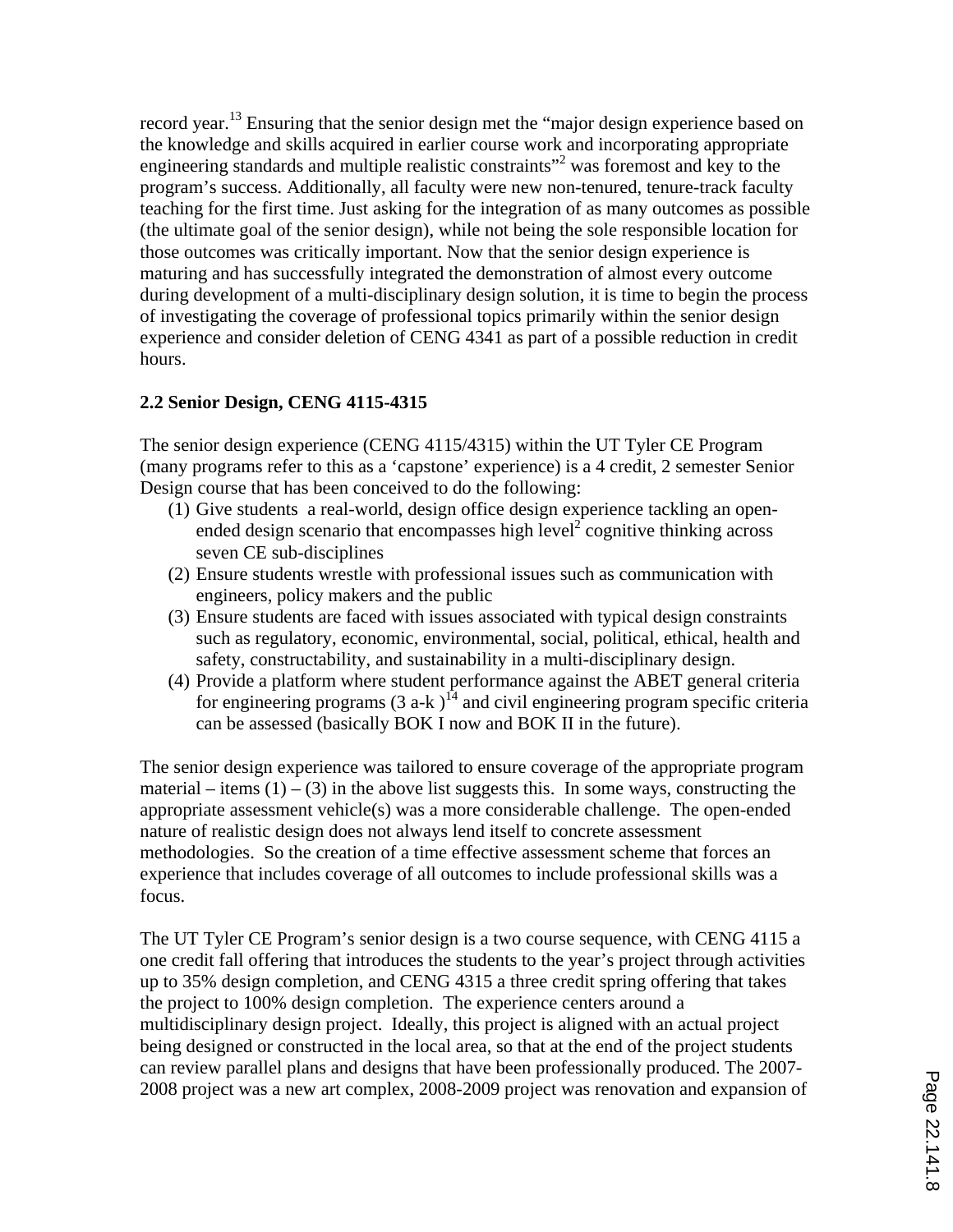the University Center, 2009-2010 project was an outdoor multi-use amphitheater, the 2010-2011 project is a realignment of Lazy Creek and Patriot Avenue, and the 2011-2012 project will be the development of a parcel of land for an intramural complex and campus shops and eateries.

CENG 4115 begins with a review of the 9 step engineering design process<sup>15</sup>, and primarily revolves around targeted submittals at typical early project milestones – 10% and 35% submittals. A discussion of nine primary constraints to engineering design (sustainability, environmental, constructability, economics, ethics, political, social, technology, and public health and safety) follows, and these are emphasized throughout the experience such that the program requires consideration of all nine. In preparation for the 10% submittal, the course involves client meetings during which students gather needs, functionality requests and client driven constraints. A site orientation visit follows, and the class becomes fully enmeshed in the design project for the rest of the academic year. Each course (CENG 4115/4315) includes lessons, assignments and other activities supplemental to the design project. These are additional advanced design topics that prepare students to complete the design project (such as activities around wetland identification, ESA development, etc.) or that bridge sub-disciplines covered in other courses (such as parking lot material and section design that bridges structural, geotechnical and transportation concerns). These advanced topics also close holes in the program identified through other assessment vehicles or the previous year's senior design assessment. Other successful features of the experience are 'fact finding missions' (FFM) that task student design teams with finding information (e.g., local code requirements regarding architectural features, ADA building requirements, ESA interviews, traffic signaling requirements, etc.) on their own that has not been covered elsewhere in their curriculum. FFM simulate real-world design practice and give opportunity for self directed learning (lifelong learning  $3i$ .).<sup>14</sup> CENG 4115 culminates with the submission of a 35% design package that is graded over the semester break.

The students are immediately enmeshed back in the project when they receive feedback on the 35% design package on the first day of CENG 4315 the next semester. They are required to present this design to faculty and clients within the next two weeks, after making necessary changes and developing an architectural and/or site model, a K'Nex structural model if a bridge or building is required, and a stand-alone presentation board. CENG 4315 continues to 100% design completion with an intermediate review at 65% that is structured to simulate a desk-side review with an engineering supervisor in a design office. The 65% review gives students practice in identifying the critical parts of a project to relay to a supervisor – there will usually not be time to cover every detail in a design review meeting, and identifying what is important is a critical skill. At 100% design completion, students submit their design package and deliver a final oral presentation. At this time they field questions from working engineers (evaluation panel) regarding their design, receive feedback from clients and faculty, and review actual plans from existing designs if they exist and time permits.<sup>14</sup>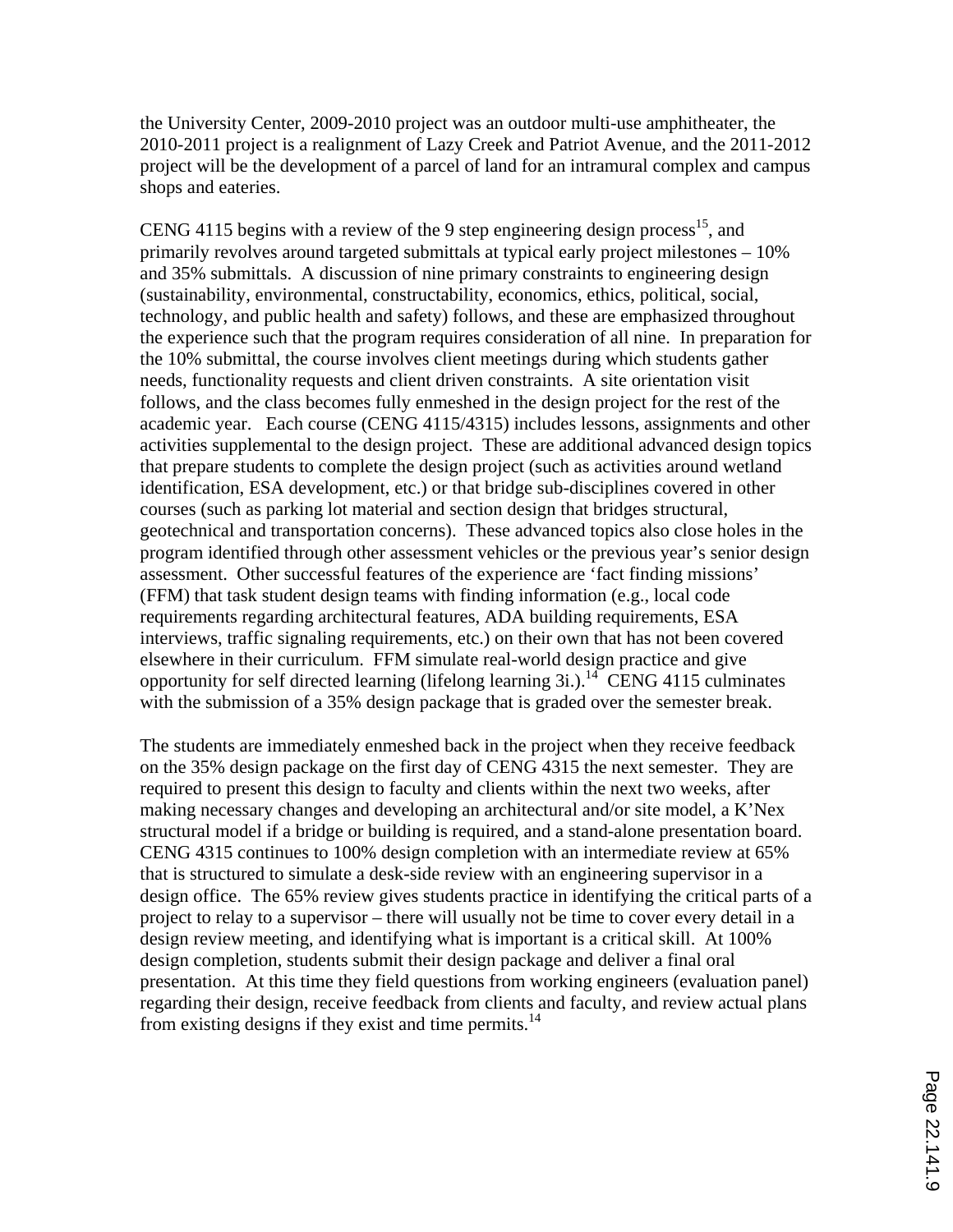# **2.3 Demonstration of Outcomes**

During the 2007-2008 assessment cycle (the UT Tyler ABET record year), every assignment of the new course CENG 4341 Leadership, Public Policy, Business Practices, and Asset Management was designated as a possible embedded indicator (Table 3) to cover the new professional skills listed in the CE program criteria. Embedded indicators are assigned to each course to ensure adequate demonstration of outcomes (e.g., Table 4,

| o Linocuttu murculoro in CLITO To T<br><b>Assignment</b>            | <b>Outcome</b>     |
|---------------------------------------------------------------------|--------------------|
| Paper 1 – define your leadership skills and attitudes.              | 9b - Leadership    |
|                                                                     |                    |
| Paper 2 – define your leadership goals while an intern using        | 9b - Leadership    |
| appropriate leadership theories such as equity, expectancy, etc.    |                    |
| Paper 3 – define your leadership strategies for ensuring your       | 9b - Leadership    |
| Capstone team is successful.                                        |                    |
| Exam 1, problem 1, define and explain leadership using              | 9b - Leadership    |
| appropriate theories                                                |                    |
| Paper 4 – Define public policy while considering T. Boone           | 9e – Public Policy |
| Pickens and West Texas Water rights                                 |                    |
| Paper $5$ – define and provide the pros and cons for wetland public | 9e – Public Policy |
| policy                                                              |                    |
| Presentation $-10$ minute presentation on what can they do as part  | 9e – Public Policy |
| of policy alternatives.                                             |                    |
| Exam 2, problem 1, define and explain public policy using           | 9e – Public Policy |
| appropriate theories                                                |                    |
| Paper $6$ – define a business plan through the eyes of a junior     | $9d - Business$    |
| engineer                                                            |                    |
| Paper $7$ – explain how you would improve the efficiency of asset   | $9c - Management$  |
| use within the company you worked for this past summer              |                    |
| Exam 3, Problem 1, define and explain business practices            | $9d - Business$    |
| Exam 3, Problem 4, Define and explain asset management though       | $9c - Management$  |
| lean six sigma and waste limitation                                 |                    |
| Final Exam, Problem 1, explain leadership using theory and          | 9b - Leadership    |
| examples                                                            |                    |
| Final Exam, Problem 2, explain public policy using theory and       | 9e – Public Policy |
| examples                                                            |                    |
| Final Exam, Problem 3, explain business practices using theory      | $9d - Business$    |
| and examples                                                        |                    |
| Final exam, Problem 4, explain asset management using theory        | $9c - Management$  |
| and examples                                                        |                    |

Table 3 Embedded Indicators in CENG 4341

example of embedded indicator data collected for Outcome 9 for the ABET self-study). Only selected assignments were chosen as embedded indicators within CENG 4341 to limit how much data each course provides to the assessment process. The embedded indicators were assessed and filed into a notebook for each outcome. The assessment of the assessment process has slightly modified which assignments are being used as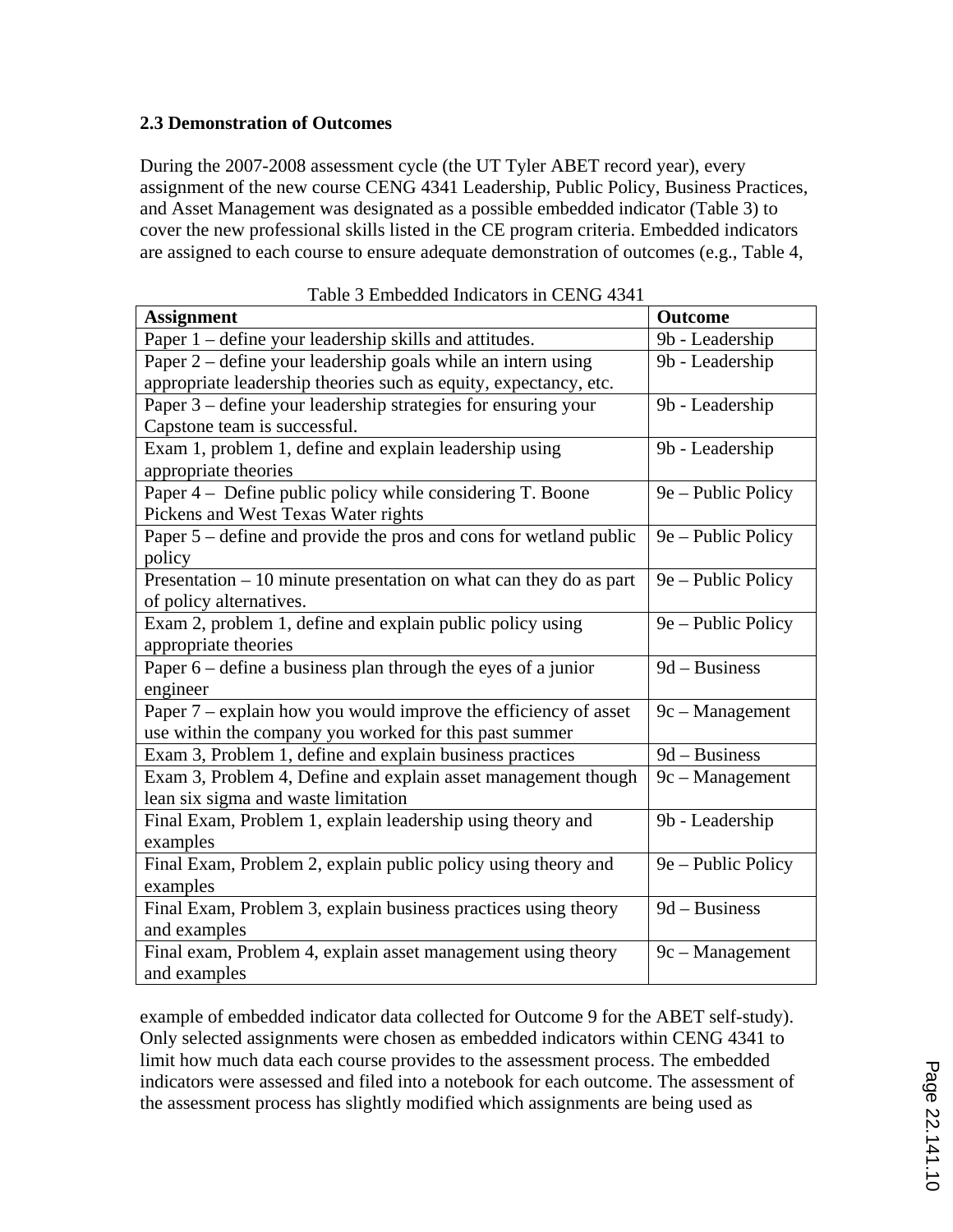embedded indicators. Additionally, the coverage in the senior design has increased and improved over time.

| Table 4 Assigned Embedded Indicators Completed             |      |             |  |  |  |  |  |  |  |  |
|------------------------------------------------------------|------|-------------|--|--|--|--|--|--|--|--|
| Outcome 9c: Can explain management concepts and processes. |      |             |  |  |  |  |  |  |  |  |
|                                                            |      |             |  |  |  |  |  |  |  |  |
| Standard<br><b>Direct Measures</b><br>2007-8               |      |             |  |  |  |  |  |  |  |  |
|                                                            |      | Performance |  |  |  |  |  |  |  |  |
| CENG 4339, Final Exam, Question #27                        | 80.0 | 100         |  |  |  |  |  |  |  |  |
| (cradle to grave management)                               |      |             |  |  |  |  |  |  |  |  |
| CENG 4341, Final Exam Question (Lean Six)                  | 80.0 | 81.7        |  |  |  |  |  |  |  |  |
| Sigma, Eliminate waste)                                    |      |             |  |  |  |  |  |  |  |  |

Grading of each major milestone in the senior design (10%, 35%, 35% oral presentation, 65% Review, 100%, and 100% oral presentation) is done using 'cut sheets' – rubrics that incorporate the key features of the design. Figure 2 (asset management, construction

| /10: /15 points. Existing Site Plan (focused on existing site)                                                                                                                                                                                                                                                                                                    |
|-------------------------------------------------------------------------------------------------------------------------------------------------------------------------------------------------------------------------------------------------------------------------------------------------------------------------------------------------------------------|
|                                                                                                                                                                                                                                                                                                                                                                   |
| /10:<br>/10 points. Site Use Plan (focused on proposed site)                                                                                                                                                                                                                                                                                                      |
| (1) Footprint of building to scale overlaid on AUTOCAD topo map<br>□<br>(2) Access to spaces shown<br>□<br>(2) Vehicle circulation (roads) and parking lot (# spaces & sizes incl. handicapped)<br>□<br>(2) Equipment access/egress (traffic lanes and routing plan)<br>□<br>(2) Pedestrian Circulation and sidewalks<br>$\Box$<br>(1) Trees / Setbacks<br>$\Box$ |
| $/10$ : $/10$ points. Site Prep and Demo Plan                                                                                                                                                                                                                                                                                                                     |
| Structures to be altered/demolished are labeled and changes are noted<br>□<br>Excavation for structure is shown<br>$\Box$<br>Completed <i>existing</i> topo<br>$\Box$                                                                                                                                                                                             |
| /10 Points. Water Resources                                                                                                                                                                                                                                                                                                                                       |
| Estimates of water needed and waste water generated are calculated<br>$\Box$                                                                                                                                                                                                                                                                                      |
| /10: //15 Points. Environmental Considerations – Green Buildings and Site Development                                                                                                                                                                                                                                                                             |
| "Green" Requirements outlined<br>□<br>Target certification identified<br>□<br>Table provided listing means to attain target certification<br>$\Box$<br>Impact on cost of building addressed<br>$\Box$                                                                                                                                                             |
| /10: /10 Points. Construction Management Schedule                                                                                                                                                                                                                                                                                                                 |
| $\Box$<br>Major categories of consideration outlined                                                                                                                                                                                                                                                                                                              |
| /10:<br>/15 Points. Existing Traffic Counts<br>О                                                                                                                                                                                                                                                                                                                  |
| Figure 2 Portion of the grading rubric for 35% design submission                                                                                                                                                                                                                                                                                                  |

management schedule) shows a portion of the grading cut sheet from the 35% design submission as an example (modified from rubrics used at the United States Military Academy<sup>16</sup>). The major technical features of the experience are depicted in Table 5 with slight modifications based on the actual project.<sup>14</sup> The grading of the senior design is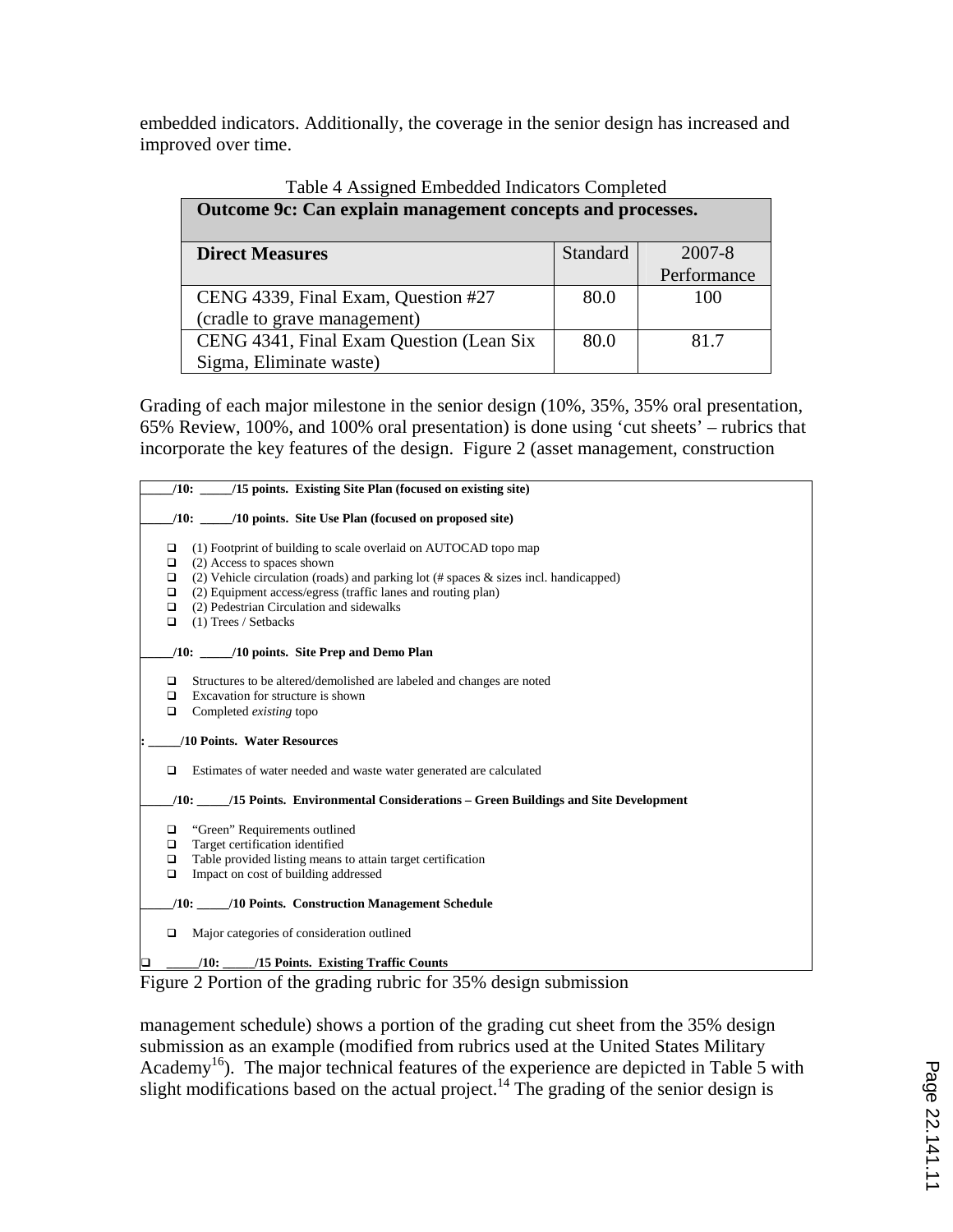accomplished by the assigned instructor and the discipline expert in the department for each section. The industry partner reviews the design using the rubrics for comment during the presentation and final submission.

|                                      | 10%                                                                                             | 35%                                                                                                | 100%                                                                                                                                  |  |  |
|--------------------------------------|-------------------------------------------------------------------------------------------------|----------------------------------------------------------------------------------------------------|---------------------------------------------------------------------------------------------------------------------------------------|--|--|
| Structural                           | -Gravity Scheme Lay-out                                                                         | -Loads Estimation<br>-LLRS System Lay-out                                                          | -Complete Gravity System<br>Design (decks, beams,<br>girders, columns,<br>connections, baseplates)<br>-Complete LLRS System<br>Design |  |  |
| Geotech                              | -Identification of soil types                                                                   | -Foundation System<br>Identification                                                               | -Complete Foundation<br>Design (slab, spread<br>footings, etc.)                                                                       |  |  |
| Transportation                       | -Existing traffic lay-out<br>drafting<br>-Identification of potential<br>affected intersections | -Existing Traffic Counts<br>-Estimates of New Traffic<br>Generated<br>-Parking Lot Sizing/Location | -Traffic Impact Study<br>-Intersection Signal<br>Warranting<br>-Intersection Re-design<br>-Parking Lot Detailing                      |  |  |
| Environmental                        | $-ESA1$                                                                                         | -"Green Building"<br>Compliance<br>-Asbestos Investigation<br>-SWPPP                               | -Grit Trap Design<br>-Asbestos Abatement Plan                                                                                         |  |  |
| Hydrology /<br><b>Water Resouces</b> | -Run-off Calcs for Existing<br>Site                                                             | -Run-off Calcs for Proposed<br>Site<br>-Proposed New Contours<br>-Water/wastewater demands         | -Design of all run-off<br>abatement structures                                                                                        |  |  |
| Construction<br>Management           | -Cost Estimate<br>-Long-Lead Items                                                              | -Cut/Fill Diagrams<br>-Construction Schedule<br>-Cost Estimate                                     | -Billable hours for<br>engineering activities<br>-Final Schedule<br>-Final Cost<br>Grading Plan                                       |  |  |
| Surveying                            | -Site Survey                                                                                    | -Utilities Location and<br>Mapping                                                                 |                                                                                                                                       |  |  |

| Table 5 Major senior technical design project activities |  |  |  |
|----------------------------------------------------------|--|--|--|

# **3.0 Assessment Activities and Results**

# **3.1 CENG 4341**

The students felt that their understanding of professional topics improved due to the discussions in class on defining these skills, how these skills were applied first in their internships and analysis of their supervisors and companies, and then applying their understanding to their senior design teams improved their understanding and use of the newly acquired skills. Figure 3 displays the Fall 2007 (071S) and 2008 (081S) and Spring 2010 (092S) data of the students perception of how well they understood and demonstrated the new professional skills within the CE program criteria. Student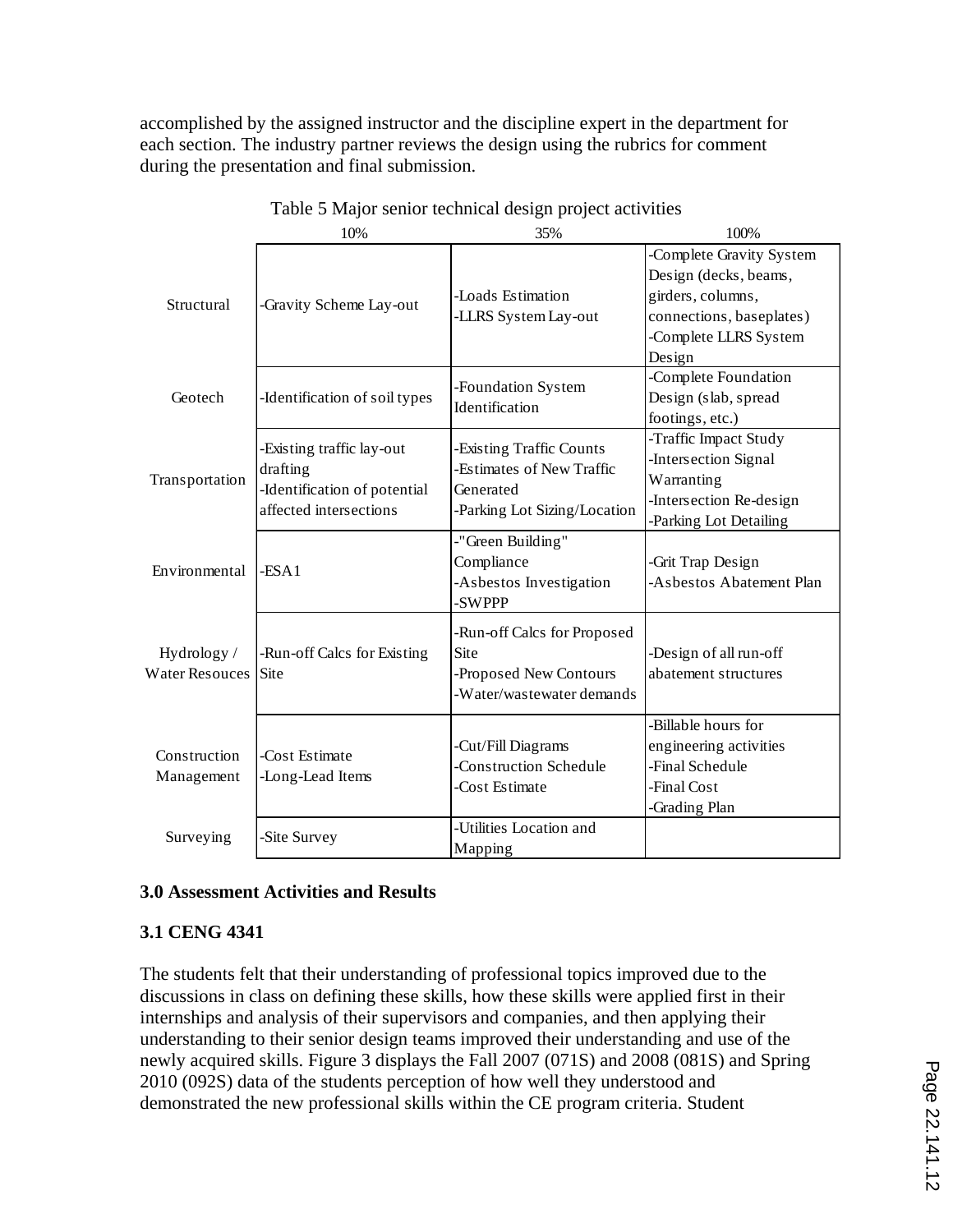comments from Fall 2007 pointed to the need to increase the number of papers of smaller length to allow greater specificity for each paper when wrestling with the numerous topics within the course. They also asked for case studies and guest speakers.<sup>12</sup> The suggestions were applied during the next offering of the course with the resulting improvements (081S, Figure 3). Additionally, it must be noted that teaching the course the second time could have had some effect on the results. Student comments on the leadership section highlighted the limited ability to reflect on what was happening within the capstone teams (CENG 4115) with the leadership portion at the beginning of the fall semester, so CENG 4341 was moved to the spring semester of the senior year (Figure 1) and the second environmental engineering course was moved to the fall so that a portion of its key content is covered prior to fall FE exam. Even though the course was moved to the spring and the instructor taught three courses during that semester, the results stayed fairly consistent with the ability to apply leadership principles being rated the highest (Figure 3).



Figure 3 CENG 4341 Course Objectives Assessment

# **3.2 Senior Design**

As noted, the UT Tyler CE program has embraced the 'embedded indicator' approach to assessment (supplemented by several other methods of assessment). However, in a large, open-ended design project, dilemma results – if too many separate submissions are required, this can cause the problem to be over-defined. A large part of open-ended design problems is that students must develop skills to properly define the scope and natural breaking points of the problem themselves. Assessment methods requiring subdividing the project into multiple predefined problem sets were thus eliminated. Furthermore, grading, managing and providing feedback to multiple student design teams as they pursue different solution strategies is already a time consuming endeavor for the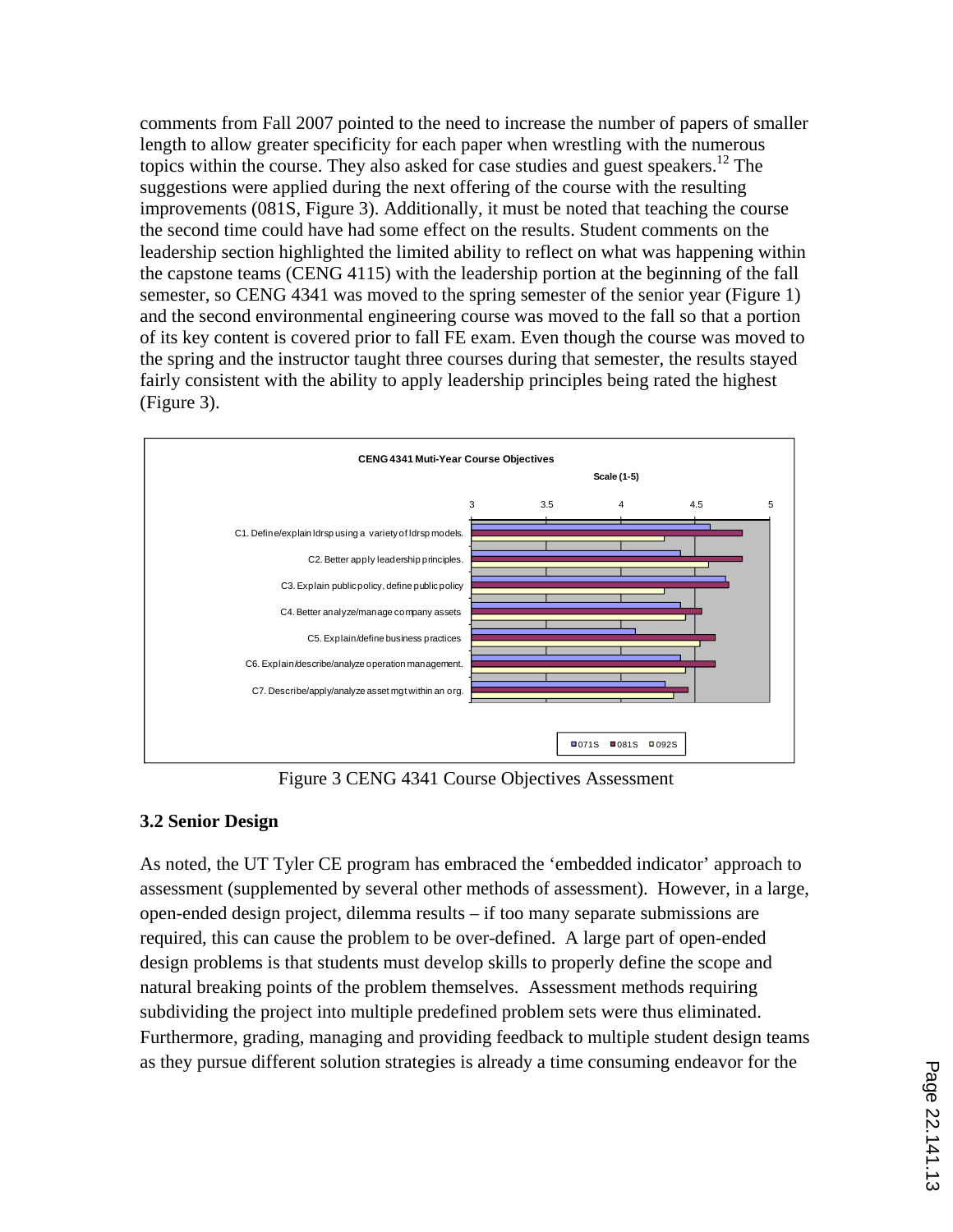course director. The program administrator strongly desired an assessment method that did not add an undue administrative burden on to the course director.

Fortunately the faculty were able to evaluate a process followed at USMA for assessing their capstone course that focused heavily on 4 CE sub-disciplines.<sup>16</sup> Inspired by the USMA approach, the UT Tyler CE Program created a matrix that tied specific portions of the grade to specific program outcomes while covering 7 CE sub-disciplines. Items on each cut-sheet (Figure 2) were linked in the matrix to one or more program outcomes. As each item in a cut-sheet is graded, these grades accumulate in 'buckets' for each outcome. Appendix I depicts an excerpt of the matrix showing the activities accumulating in the 9c-9e bucket (construction management, business practices, and public policy and administration). The benefits of this approach are numerous:

- (1) The overall weight of grade that is ultimately assigned to each program outcome can be readily identified. Like most of us, students typically focus their efforts where they identify the greatest impact on their grade can be made (i.e. the activities with the most points assigned). Thus, a review of all of the points assigned to each program outcome can reveal if areas without enough focused attention exist within the capstone. Of course this must be done in conjunction with other methods of assessment that look at the whole program. Sometimes areas that are covered extensively in other areas of the program must be lightly covered in the capstone to allow effort to be expended elsewhere.
- (2) Areas where students achieve below an accepted standard of performance can be readily identified. Within the UT Tyler CE Program the performance standard is set as 70% - scores above the threshold are considered to demonstrate successful completion of an outcome. This allows a simple determination of which program outcomes need more attention within the program.

Appendix II shows the assessment matrix from 2007-2008, 2008-2009, and 2009-2010. It is shaded in several ways to show key features related to the two points noted above (color scheme within titles). The overall points allocated to a particular outcome is coded to show outcomes below 50 and 100 points (note that the exact number of points for this threshold is somewhat arbitrary and can vary from year to year depending on the overall points for the senior design project) to clearly show areas with minimal points assigned that need more emphasis in future years.

# **3.3 Assessment Results**

Since the senior design experience is being used to try and assess all program outcomes, this allows points to be shifted to better reflect a distribution of points and desired effort across the outcomes. Additionally, the percentages earned by each design team and overall are shaded differently for scores below and above 70% and above 80%.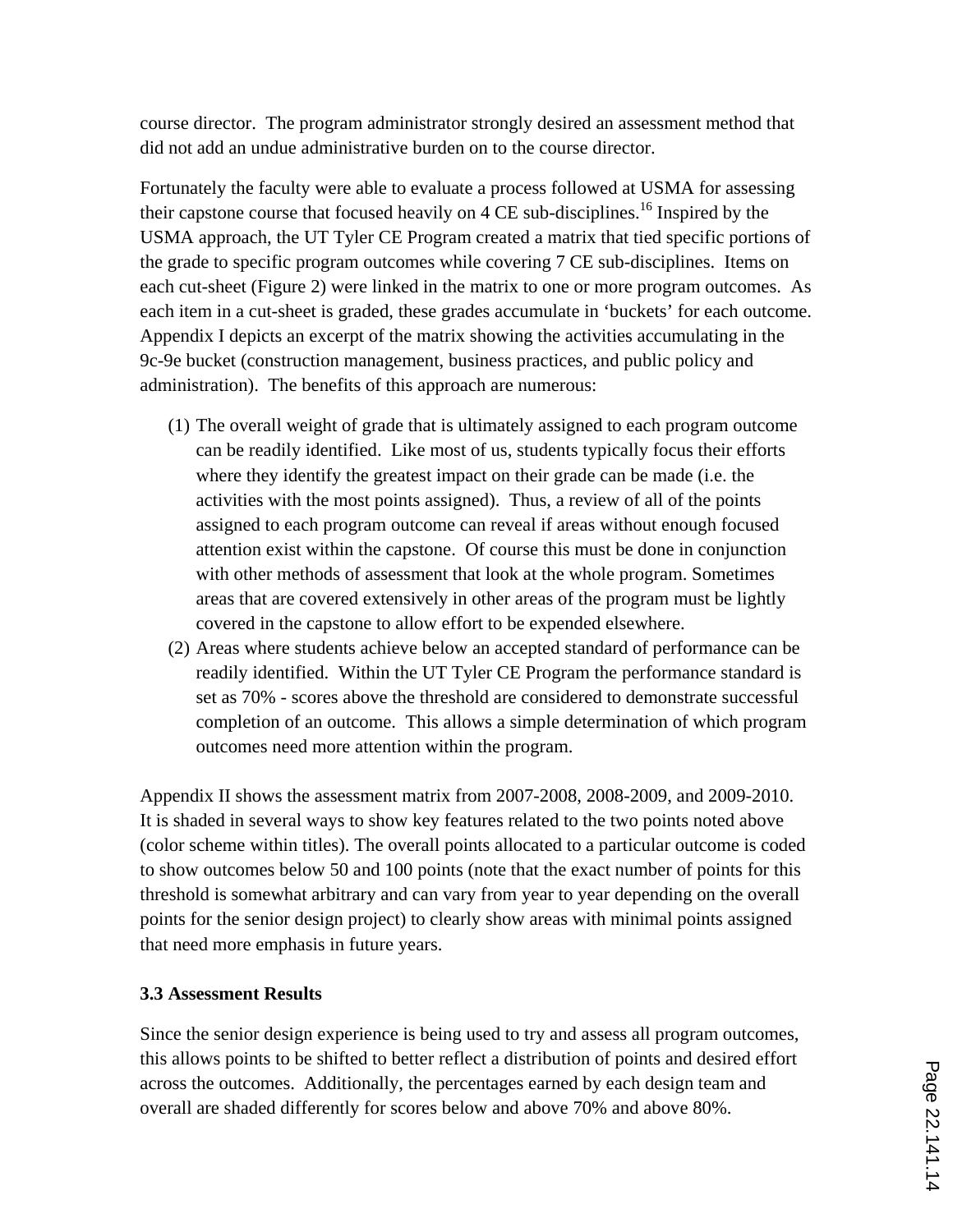This methodology allows a quick determination of areas where students do not achieve an acceptable standard on an outcome, and areas where students are excelling in achieving outcomes. Note, the format changed in Table 6 from 2007-2008 to 2008-2009 because of the program's assessment of the assessment process and how the data should be displayed. Only small modifications to the format occurred for 2009-2010 assessment.

The strength of this approach is perhaps best illustrated by discussing the changes made as a result of this assessment vehicle. Several major changes to the course sequence from year 1 (2007) to year 2 (2008) to year 3 (2009) are highlighted:

- (1) More Transportation Requirements Needed (Outcome 5b): In 2007-2008, the rubric clearly showed that the transportation sub-discipline was not well represented in the project. With the clarity engendered by the matrix, this was simple to identify, and the next year's design experience included intersection signal warranting, intersection redesign and parking lot/garage layout and lane configuration. 2010-2011 project is a road design.
- (2) More Planning Experiments and Data Analysis Needed (Outcome 2): After the rubric showed lack of emphasis on these skills in 2007-2008, students were tasked with planning, executing and analyzing existing traffic counts around their site in 2008-2009. Additional effort was also included as part of asbestos abatement plan development.
- (3) More Emphasis Needed in Recognition of Strengths and Areas for Improvement in Creative Designs (Outcome 3b): After noting this deficiency in 2007-2008, it was deemed to be an assessment issue rather than a content issue. Students were already wrestling with 9 primary engineering constraints – this effort was added to the next year's assessment matrix.
- (4) More Emphasis Needed in Professional Practice Skills (Outcomes 4, 6-9): Faculty not totally pleased with overall professional skills development in 2008-2009, increased total points in outcomes 4 and 6-9 and moved CENG 4341 to spring semester.

The program has always had a structural steel design course to meet local structural design needs (Fig. 1). The faculty realized early that there was a need to cover reinforced concrete concepts within the curriculum somewhere to support not only structural needs, but geotechnical, water resources, and environmental design needs. The only place to include concrete design was as technical lessons within senior design. However, assessment from alumni, employers and the external advisory committee noted that the graduates needed to show coverage of reinforced concrete on their transcript to validate coverage for employers. The program decided to develop a four-credit hour reinforced concrete and steel design course to replace the three-hour structural steel course rather than add another structural course to the curriculum. Since ASCE is looking for breadth at the undergraduate level (BOK I and II), the program considers assessment input while maintaining a balance of CE sub-disciplinary courses (Figure 1).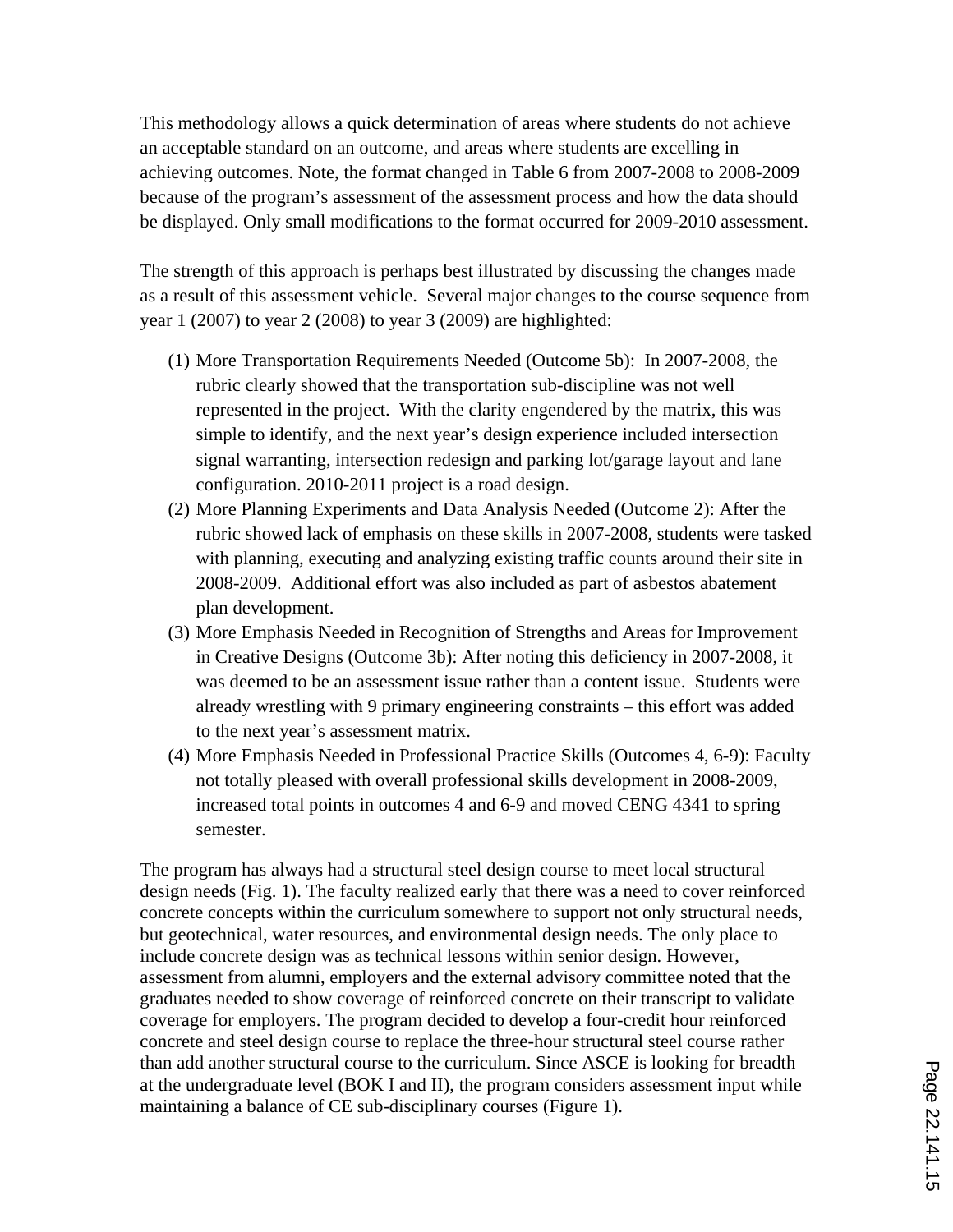The movement of concrete topics out of the senior design and the increased coverage of key topics in senior design courses on environmental, geotechnical, transportation, and water resources due to changes in response to annual course and program assessments have opened time slots within the senior design experience. Experience actually teaching CENG 4341 has provided insight into maximum efficient coverage required to meet professional practice program outcomes. With the requirement to possibly decrease the number of credit hours, the program is analyzing the conversion of ten hours on leadership in CENG 4341 to five hours with three in CENG 4115 and two in CENG 4315. Public policy could be completely covered in the two course environmental sequence with one hour in CENG 4315 to ensure a proper focus in the senior design solution on the current public policy issues. The program could convert ten hours on business practices in CENG 4341 to five lessons culminating in each team developing a business plan as part of the 100 percent submission in CENG 4315. The program could convert eight hours on asset management to four hours culminating in each team developing a construction management plan as part of the 35 and 100 percent submissions in CENG 4315 that includes management of people within the team. Some of the individual assignments from CENG 4341 will be used within the senior design to ensure each student can demonstrate accomplishment of the outcome before the team uses their skills to accomplish a team product within senior design. The increased requirements within the senior design coverage of the professional outcomes will be reflected with increased point totals.

Appendix III presents a representative excerpt from the annual program assessment for professional outcomes where the results of each assessment method are collated to allow an aggregate review of each outcome. As can be seen the outcome assessment within CENG 4341 and senior design are critical pieces demonstrating accomplishment of the professional outcomes. With forethought, the inclusion of individual assignments from CENG 4341 to be required within the senior design and the use of current senior design grading rubrics can lead to assessment data used within the annual assessment with little additional effort once the assessment tool is modified. Note also the use of survey results as part of the multiple assessment methods used to provide a clearer picture. Due to the age of the department, the survey data is from alumni and employees within one year of graduation.

#### **3.4 Results**

The portion of the author's CE program relating to the professional outcomes as discussed and measured wth the author's own measurement parameters shows students meeting the outcomes – success? The program has been able to adequately demonstrate knowledge, skills and attitudes associated with professional topics demonstrated within CENG 4341, the senior design experience and other senior year courses. The program continues to fully integrate professional topics across the curriculum and has already seen improvement in student skill development within each group of seniors as compared to the previous graduating classes. As can be seen from Appendix II, there were three professional outcomes below 80 percent and two with below 50 points in 2008-2009 compared with only one outcome with a result barely less than 80 percent and two with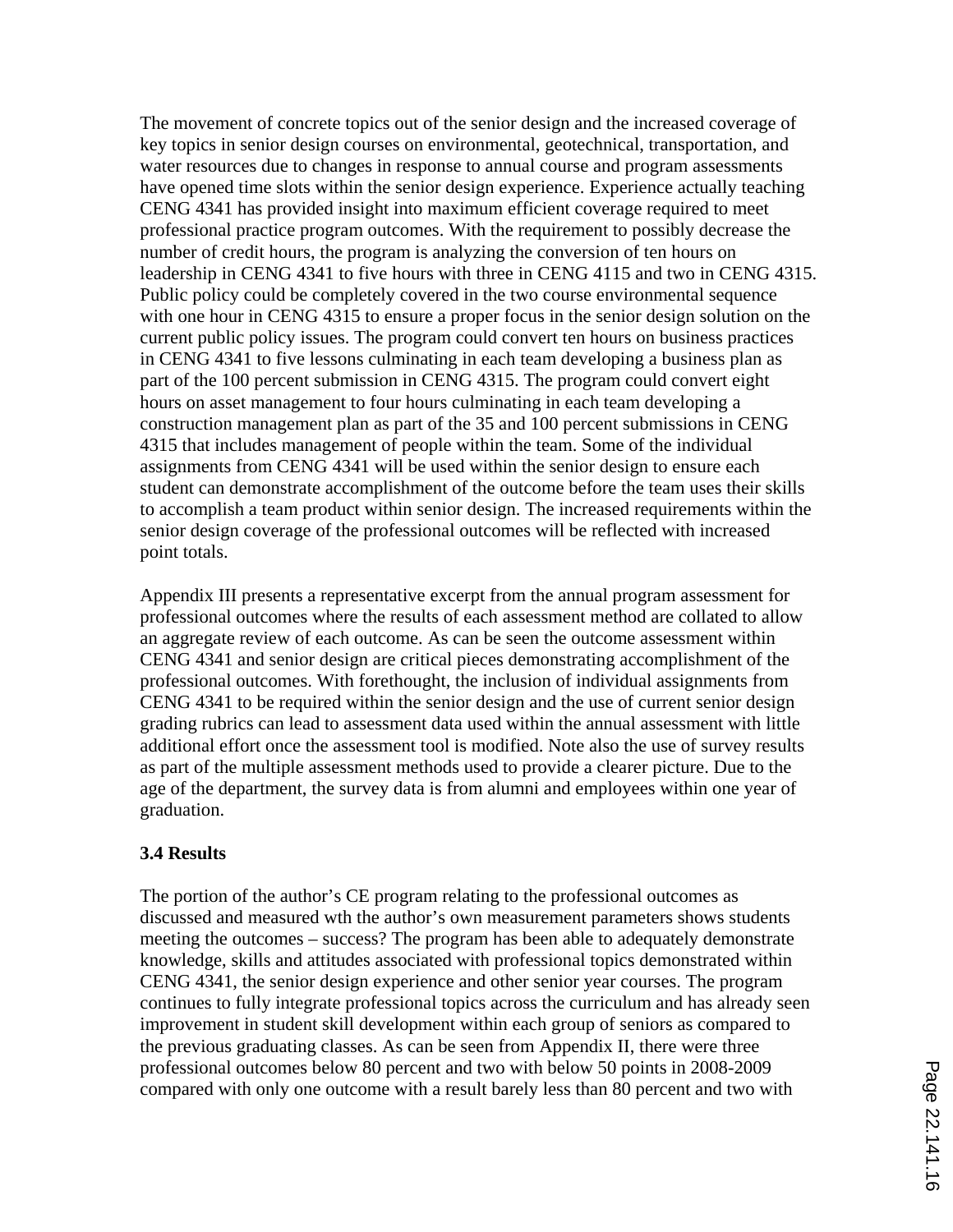less than 100 points in 2009-2010. The students are simply more comfortable with using their new skills due to more required repetition and focus. The CE program has determined that the best method to integrate and assess demonstration of professional skills is to insert embedded indicators in appropriate courses. Actual requirements to consider defined professional skills are needed within the sophomore and junior years, while the seniors must address the professional skills within the 10, 35, and 100 percent submittals.

The review of embedded indicators collected through May 2010 resulted in a 100 percent increase in embedded indicators for many of the professional topics in 2008-2009 and a slight decrease in embedded indicators in 2009-2010 (example 6 to 5, Table 6 vs. Table 4). The key has been identification of the required embedded indicators for each course before the assessment cycle begins and for each faculty member to establish which assignments before the semester begins will include demonstration of program outcomes, but especially professional outcomes like leadership, the impact of engineering solutions, consideration of contemporary issues, etc. Adequate thought is required to craft assignments that not only demonstrate course objectives that feed seamlessly into demonstrating the "hard" outcomes like design, modern tools, etc., but especially to demonstrate "professional" outcomes.<sup>17</sup>

| Outcome 9c: Can explain management concepts and processes. |                |          |             |                   |  |  |  |  |
|------------------------------------------------------------|----------------|----------|-------------|-------------------|--|--|--|--|
| <b>Direct Measures</b>                                     | Tab            | Standard | 2009-10     | <b>Historical</b> |  |  |  |  |
|                                                            |                |          | Performance | Average           |  |  |  |  |
| CENG 4339, HW 3, Pr 2                                      |                | 80.0     | 81          |                   |  |  |  |  |
| CEG 4339, Final Exam, Question #26                         | $\mathfrak{D}$ | 80.0     | 99.0        | 100               |  |  |  |  |
| (cradle t grave management)                                |                |          |             |                   |  |  |  |  |
| CENG 4341, Paper 8 (Six Sigma,                             | 3              | 80.0     | 89.7        |                   |  |  |  |  |
| Eliminate waste                                            |                |          |             |                   |  |  |  |  |
| CENG 4341, Exam 3, Question 3                              | 4              | 80.0     | 88.8        |                   |  |  |  |  |
| (Lean Six Sigma applied to a scenario)                     |                |          |             |                   |  |  |  |  |
| CENG 4341, Final Exam Question                             | 5              | 80.0     | 94.5        | 81.7              |  |  |  |  |
| (Lean Six Sigma, Eliminate waste)                          |                |          |             |                   |  |  |  |  |
| CENG 4315, 100% Submittal                                  |                | 80.0     | 87.2        | 86.9              |  |  |  |  |

Table 6 Current Assigned Embedded Indicators

# **4.0 Current actions**

The faculty are experimenting with Public Policy coverage in the two course environmental sequence (CENG 3371 and 4371) since much of environmental activity is grounded in past and present public policy. Since the current level of Bloom's taxonomy for these three outcomes is Explain (PO 9, Table  $1$ )<sup>1,2</sup> which could be covered by 2-3 lesson blocks rather than the current use of a 10 lesson block, the program is studying if the minimal coverage of leadership, business practices, and asset management within the senior design two-course sequence as listed in Section 3.3 of this paper as well as possible additional embedded indicators within prior courses will be satisfactory. The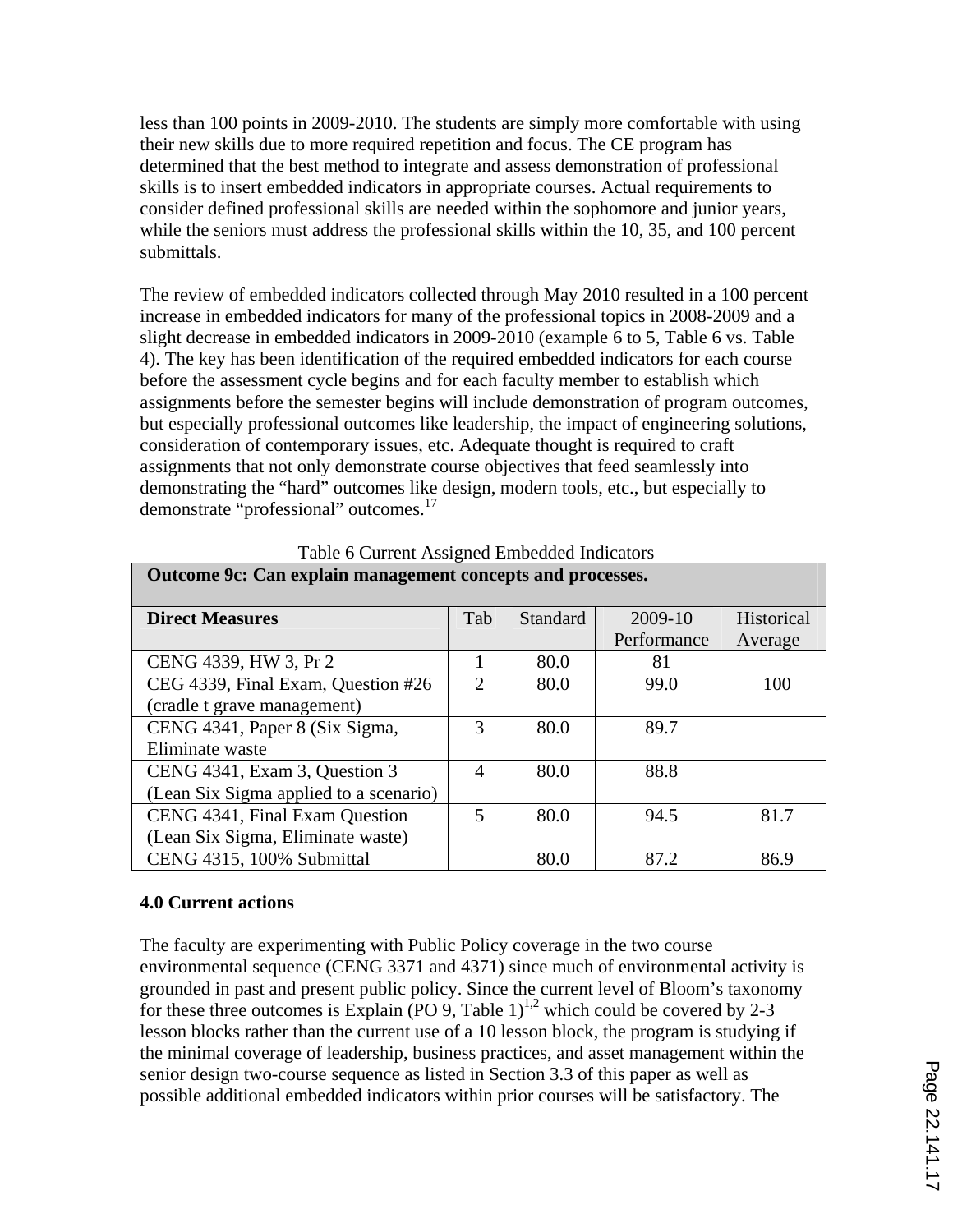entire modulization of certain professional outcomes allows the program to consider accreditation of its masters program as well.<sup>11</sup> Without it, any student wanting to graduate from an accredited program would need to complete the undergraduate program before starting the graduate program to ensure coverage of all of the outcomes. Requiring accomplishment of modules will allow students without an accredited undergraduate degree to take the accredited graduate degree and complete modules for outcomes not covered within their previous undergraduate program. This methodology will allow modules to be moved between courses without affecting the overall course structure or focus, while providing the program flexibility to meet defined outcomes as the technical body of knowledge advances and faculty skills improve. Since many non-accredited degrees do not require a capstone experience, the senior design will be ideal to provide demonstrated accomplishment of many outcomes with the insertion of individual assignments; thereby, decreasing the number of leveling courses and modules required by graduate students from non-ABET accredited undergraduate programs.

The initial effort to develop the matrix of coverage of professional skill outcomes for graduate leveling is shown in Table 7. The level of detail is whether a course or a module within a current course is required. As can be seen, the movement of condensed modules from CENG 4341 into the senior design experience is efficient, especially with the decrease in technical lessons currently needing to be covered in the senior design.

| <b>Outcome</b>             | <b>Course or Module</b>                                          |
|----------------------------|------------------------------------------------------------------|
| Professional               |                                                                  |
| Communication              | English I and II, paper and presentation in each graduate course |
| Public Policy              | Module in CENG 4341 Leadership, Public Policy, Business          |
|                            | Practices, and Asset Management (moving to CENG 3371 Intro       |
|                            | to Environmental Engineering)                                    |
| <b>Business and Public</b> | Module in CENG 4341 Leadership, Public Policy, Business          |
| Administration             | Practices, and Asset Management (moving to CENG 4315 Senior      |
|                            | Design II)                                                       |
| Globalization              | Senior Design, Module in ENGR 4109 Senior Seminar (to be         |
|                            | completely covered in CENG 4315 senior design)                   |
| Leadership                 | Module CENG 4341 Leadership, Public Policy, Business             |
|                            | Practices, and Asset Management, CENG 4115/4315 Senior           |
|                            | Design (Moving completely to CENG 4115/4315 Senior Design)       |
| <b>Teamwork</b>            | CENG 4115/4315 Senior Design, projects in senior level design    |
|                            | courses (CENG 4412, CENG 4351, CENG 4371, CENG 4381,             |
|                            | etc.) (remain the same)                                          |
| Attitudes                  | Module in CENG 4341 Leadership, Public Policy, Business          |
|                            | Practices, and Asset Management, CENG 4115/4315 Senior           |
|                            | Design (Move completely to CENG 4115/4315 Senior Design)         |
| Lifelong Learning          | Projects in senior level design courses (CENG 4412, CENG 4351,   |
|                            | CENG 4371, CENG 4381, etc.), CENG 4115/4315 Senior Design        |
|                            | (remain the same)                                                |
| Professional and Ethical   | Module in CENG 4341 Leadership, Public Policy, Business          |
| Responsibility             | Practices, and Asset Management, CENG 4115/4315 Senior           |
|                            | Design (Move completely to CENG 4115/4315 Senior Design)         |

Table 7 Professional Outcome Matrix versus Course or Module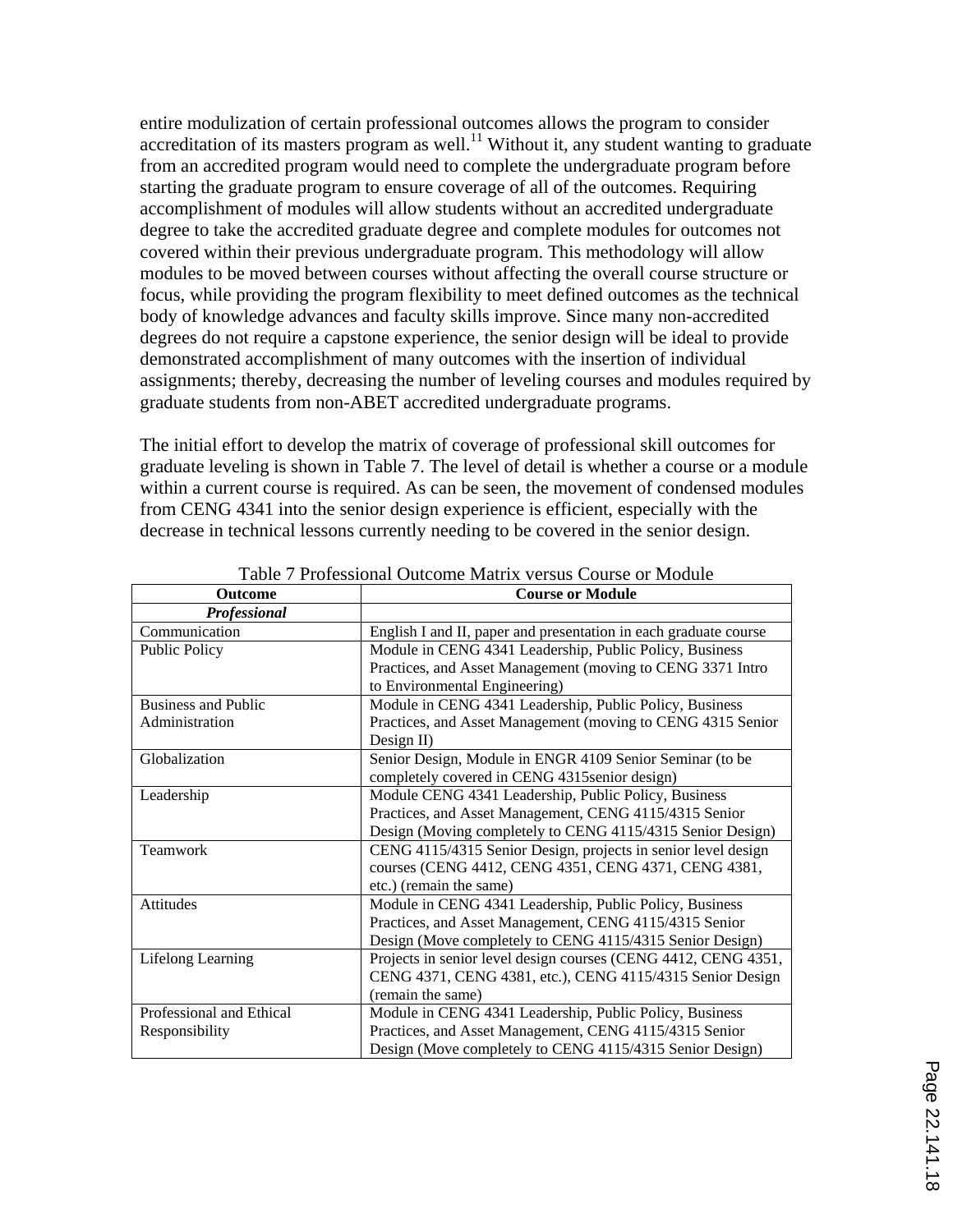However, there will be a need for students to complete individual assignments on each professional outcome prior to applying in a team setting to ensure each graduate can demonstrate each outcome.

Many programs experience problems within the design experience and the PEV noted that the coverage of seven CE sub-disciplines and the assessment process working toward coverage and assessment of all outcomes within the senior design was the best he had seen in all of his numerous visits. The fact that the students must address demonstration of their skills for each outcome truly brings the entire process together and reinforces what skills they must have at the time of graduation. The comments have been reinforced by the engineering firms who have reviewed the senior design documents and provided comments on the wonderful design experience by the UT Tyler CE students. Increasing coverage of professional skills within the senior design will only strengthen the senior design since professional skills are critical during the design process and the profession has been active in demanding more professional skill development as evident with the additional outcomes generated from BOK  $I<sup>1</sup>$  and the increased level of Bloom's for professional skills within BOK II.<sup>5</sup>

# **5.0 Conclusions/Lessons Learned**

The faculty team must determine together the courses that should be able to provide an embedded indicator for each program outcome. However, this is usually not enough; each professor must also develop a plan before the semester starts as to which assignments within the course will contain an embedded indicator. If the plan is not fully developed prior to the start of the semester, the normal day-to-day activities may (usually will) inhibit quality development of embedded indicators or prevent collection of embedded indicators that leaves some program outcomes without adequate demonstration of accomplishment. This is especially true for some of the professional outcomes which appear harder to demonstrate than other outcomes.

Currently the UT Tyler Civil Engineering program has successfully implemented a single synergistic course CENG 4341 Leadership, Public Policy, Business Practices, and Asset Management which includes multiple modules to demonstrate many of the professional outcomes. The offering of this course along side of the senior design allows for the students to wrestle with the concepts using their senior design experience as the focus. The single course provided a rapid solution to properly demonstrate multiple outcomes that do not naturally align with traditional technical courses. The experience has also enlightened the faculty to the possible use of modules to successfully level graduate students desiring an ABET accredited graduate degree without graduating from an ABET accredited undergraduate program.<sup>10</sup>

The current thought of moving accomplishment of the professional outcomes from CENG 4341 into the senior design would allow for the removal of CENG 4341 as the program wrestles with a possible mandated decrease in credit hours from 128 to 120. Additional embedded indicators for the professional outcomes in sophomore and junior level courses might be required to ensure multiple opportunities to apply skills and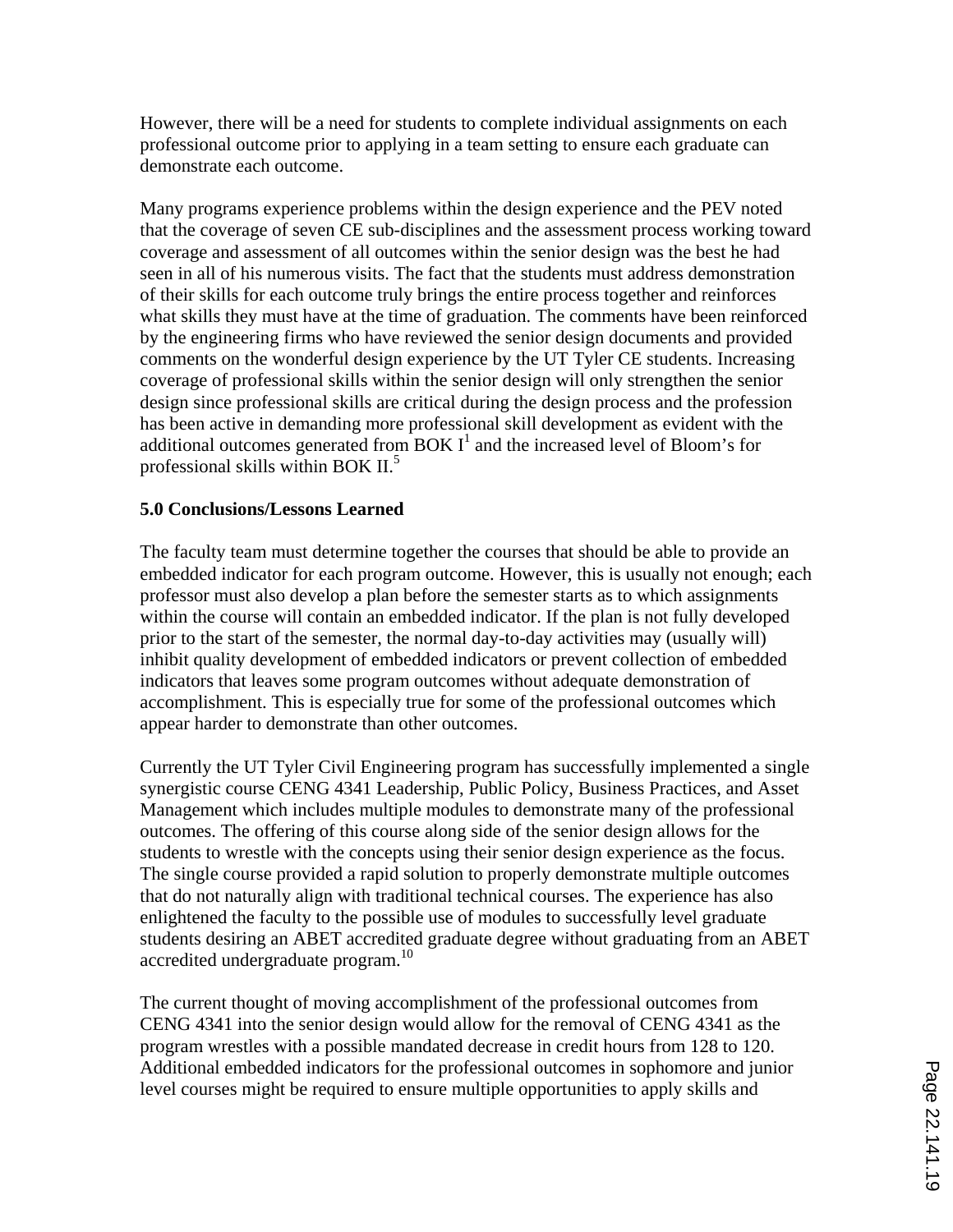develop confidence before the senior design since one of the opportunities maybe deleted (CENG 4341). The senior design is a solution in this process and as shown above can assess all outcomes rather than just multi-disciplinary design alone.

The senior design is already being taught and each assignment is being assessed. Once developed, the evaluation rubric only needs to be modified each year to improve the balance of points between outcomes. Many faculty within the UT Tyler CE Program are now part of the senior design grading since the design usually includes all seven traditional sub-disciplines of CE. Therefore, besides preparing the course assessment documents and filing embedded indicator data, the faculty is generally left to manage research and their courses with the exception of being part of the team to assess the collection of embedded indicators and senior design results at the end of each academic year.

#### **References**

<sup>1</sup>ASCE Body of Knowledge Committee. 2004. Civil Engineering Body of Knowledge for the 21<sup>st</sup> Century: Preparing the Civil Engineer for the Future, Reston, VA, January.

<sup>2</sup>ABET general criteria. http://www.abet.org/forms.shtml#For\_Engineering\_Programs\_Only Accessed 13 Jan 2011.

<sup>3</sup>ASCE Curriculum Committee. 2007. Development of Civil Engineering Curricula Supporting the Body of Knowledge, Reston, VA, December.

4 Bloom, B.S., Englehart, M.D., Furst, E.J., Hill, W.H., and Krathwohl, D., "Taxonomy of Educational Objectives, the Classification of Educational Goals, Handbook I: Cognitive Domain," David McKay, NY, NY, 1956.

 $5$ ASCE Body of Knowledge Committee. 2008. Civil Engineering Body of Knowledge for the 21<sup>st</sup> Century: Preparing the Civil Engineer for the Future, Second Edition, Reston, VA. (http://www.asce.org/CE-Bodyof-Knowledge). Accessed 13 Jan 2011.

<sup>6</sup> Fridley, K., "How the Civil Engineering BOK2 is Being Implemented at the University of Alabama," ASEE Annual Conference, Louisville, KY, 20-23 June 2010.

<sup>7</sup>Ressler, S.J., "Assessing the Standards For Assessment: Is It Time To Update Criterion 3?" ASEE Annual Conference, Louisville, KY, 20-23 June 2011.

<sup>8</sup> Welch, R.W., Estes, A.C., and Winget, D., "Assessment of Squishier Outcomes: Open-Ended Problem Solving Through Client-Based Projects," 2005 ABET Annual Meeting, San Diego, CA, 27-28 October 2005.

<sup>9</sup>Shuman, L.J., Besterfield-Sacre, M., McGourty, J., "The ABET "Professional Skills" Can they taught? Can they be assessed?" *Journal of Engineering Education*, 94(1), 41-55.

<sup>10</sup>Welch, R.W., "Single Synergistic Course or Modules in Multiple Courses," ASEE Annual Conference, Louisville, KY, 20-23 June 2010.

<sup>11</sup>http://ce.uttyler.edu/Documents/CENG4341ABETsyl2008Jun.pdf Accessed 13 Jan 2011.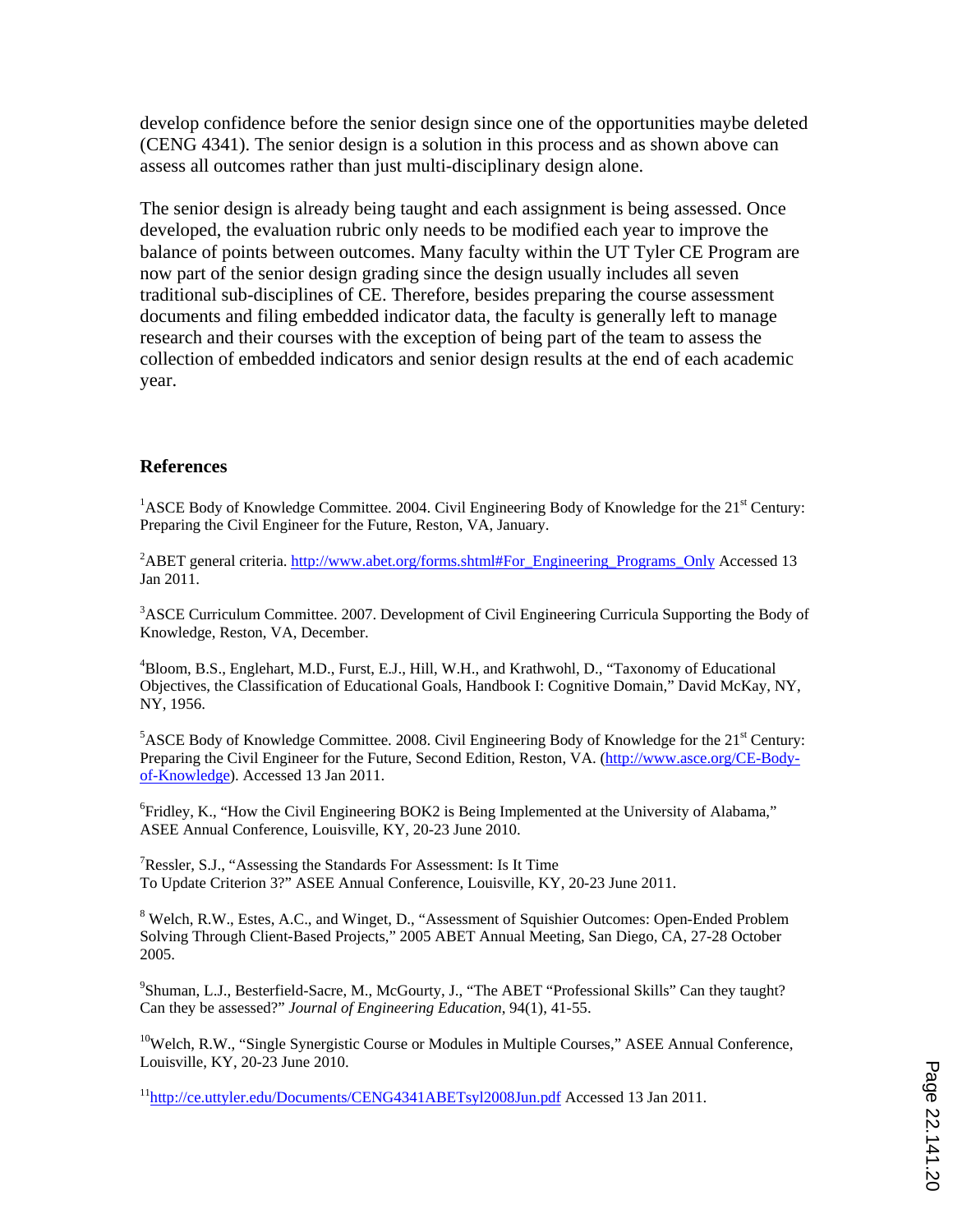<sup>12</sup>Course Assessment Document for CENG 4341, Fall 2007 and 2008 and Spring 2009, University of Texas at Tyler.

<sup>13</sup>Welch, R.W, "Surviving ABET Under the New Criteria – From the Eyes of New Chair in a New CE Department," *Proceedings of the American Society of Engineering Education Annual Conference*, Austin, TX, 14-17 June, 2009.

<sup>14</sup>Welch, R.W., McGinnis, M.J., "Assessment of ABET 3 a-k in an Open-ended Capstone?" ASEE Annual Conference, Louisville, KY, 20-23 June 2010.

<sup>15</sup>Woodson, T. T. Introduction to Engineering Design. McGraw-Hill, New York. 434 pp. (1966).

<sup>16</sup>Meyer, K., Bert, S., 2007, "A Technique for Program-Wide Direct Assessment of Student Performance," Proceedings of ASEE Conference, Honolulu, Hawaii.

<sup>17</sup>Welch, R.W., "Integrating Professional Topics and Engineering Constraints Across the Curriculum," *Proceedings of the American Society of Engineering Education Annual Conference*, Austin, TX, 14-17 June, 2009.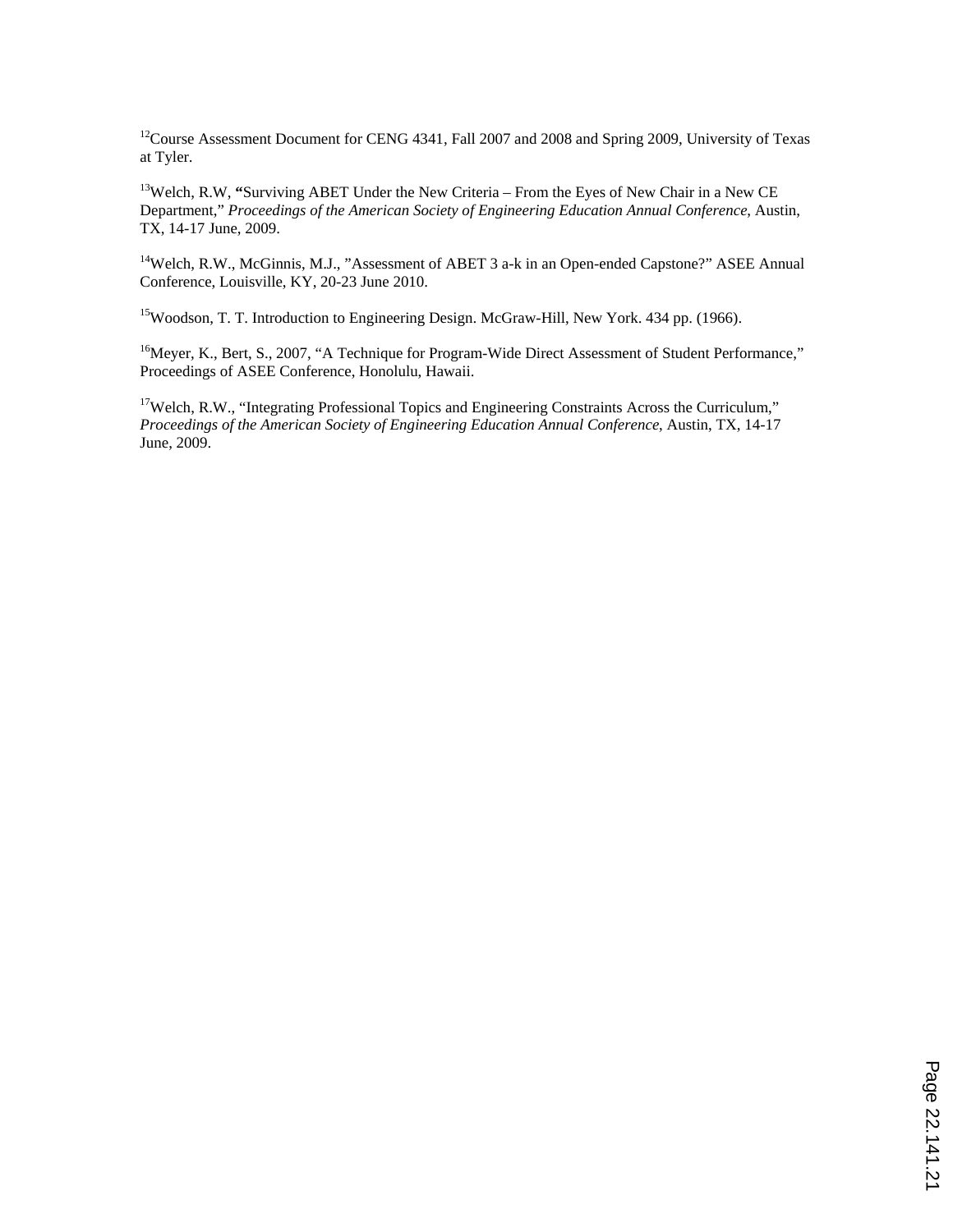| Appendix I. Matrix 'bucket' for program outcome 9c-9e (portion of CE Program Criteria  |
|----------------------------------------------------------------------------------------|
| Professional Outcomes). Dark Green – Acceptable, Light Green – Not enough points as    |
| assigned, Yellow – Marginal, Red – Not Acceptable, $\#Div(0)$ ! – highlights items not |
| currently considered                                                                   |

| 9c | 10%R Long Lead                          | 0    |            | 5           | 0.0     | 10%R         | 8     | $\boldsymbol{0}$ | 14              | 57.1  |
|----|-----------------------------------------|------|------------|-------------|---------|--------------|-------|------------------|-----------------|-------|
|    | 10%R Cost Estimate                      | 8    |            | 9           | 88.9    | 35%          | 5     |                  | $\overline{5}$  | 100.0 |
|    | 35% Cost Estimate                       | 5    |            | 5           | 100.0   | 65%          |       |                  |                 |       |
|    | 100% Cost                               | 5    |            | 5           | 100.0   | 100%         | 5     | $\prime$         | $5\overline{)}$ | 100.0 |
|    |                                         |      |            |             |         | 35%          |       |                  |                 |       |
|    | 35% OP Prep                             | 30.0 |            | 40.0        | 75.0    | Oral         | 72.0  |                  | 90.0            | 80.0  |
|    |                                         |      |            |             |         | 100%         |       |                  |                 |       |
|    | 35% OP Method                           | 42.0 |            | 50.0        | 84.0    | Oral         | 47.5  |                  | 55.0            | 86.4  |
|    | 100% OP Prep                            | 21.3 |            | 25.0        | 85.0    | <b>Total</b> | 137.5 |                  | 169             | 81.4  |
|    | 100% OP Method                          | 26.3 |            | 30.0        | 87.5    |              |       |                  |                 |       |
|    |                                         |      |            |             |         |              |       |                  |                 |       |
| 9d |                                         |      |            |             |         |              |       |                  |                 |       |
|    | 10%R Client Meetings                    | 7.2  |            | 15.0        | 48.0    | 10%R         | 20.2  | 0                | 29              | 69.7  |
|    | 10%R Cost Estimate                      | 8.0  | $\prime$   | 9.0         | 88.9    | 35%          | 19.5  | 0                | 20              | 97.5  |
|    | 10%R Documentation<br>35% Cost Estimate | 5.0  | $\sqrt{ }$ | 5.0         | 100.0   | 65%          |       |                  |                 |       |
|    |                                         | 5.0  | $\prime$   | 5.0         | 100.0   | 100%<br>35%  | 19    | 0                | 20              | 95.0  |
|    | 35% Constraint (Econ)                   | 4.5  |            | 5.0         | 90.0    | Oral         | 122.0 | $\mathbf 0$      | 150.0           | 81.3  |
|    |                                         |      |            |             |         | 100%         |       |                  |                 |       |
|    | 35% Documentation                       | 10.0 | $\prime$   | 10.0        | 100.0   | Oral         | 66    | 0                | 75              | 88.0  |
|    | 100% Title Block                        | 4.0  | $\prime$   | 5.0         | 80.0    | <b>Total</b> | 246.7 | $\sqrt{2}$       | 294             | 83.9  |
|    | 100% Electronic Submission              | 5.0  |            | 5.0         | 100.0   |              |       |                  |                 |       |
|    | 100% Constrain (Econ.)                  | 5.0  |            | 5.0         | 100.0   |              |       |                  |                 |       |
|    | 100% Cost                               | 5.0  | $\sqrt{2}$ | 5.0         | 100.0   |              |       |                  |                 |       |
|    | 35% OP Prep                             | 30.0 |            | 40.0        | 75.0    |              |       |                  |                 |       |
|    | 35% OP Method                           | 42.0 |            | 50.0        | 84.0    |              |       |                  |                 |       |
|    | 35% OP Disc. Of Design                  | 50.0 |            | 60.0        | 83.3    |              |       |                  |                 |       |
|    | 100% OP Prep                            | 21.3 |            | 25.0        | 85.0    |              |       |                  |                 |       |
|    | 100% OP Method                          | 26.3 |            | 30.0        | 87.5    |              |       |                  |                 |       |
|    | 100% OP Disc. Of Design                 | 18.5 |            | 20.0        | 92.5    |              |       |                  |                 |       |
|    |                                         |      |            |             |         |              |       |                  |                 |       |
| 9e | 10%R Set-backs                          | 0.0  | $\prime$   | 5           | 0.0     | 10%R         | 18.4  | $\pmb{0}$        | 29              | 63.4  |
|    | 10%R Access/Eggress                     | 2.4  |            | 5           | 48.0    | 35%          | 73.6  | 0                | 86              | 85.6  |
|    | 10%R ESA1 not used in                   |      |            |             |         |              |       |                  |                 |       |
|    | 2010                                    | 0.0  |            | $\mathbf 0$ | #DIV/0! | 65%          |       |                  |                 |       |
|    | 10%R Life Safety                        | 8.0  |            | 10          | 80.0    | 100%         | 34.2  | 0                | 38.2            | 89.5  |
|    |                                         |      |            |             |         | 35%          |       |                  |                 |       |
|    | 10%R Constraint (Politics)              | 3.0  |            | 4           | 75.0    | Oral<br>100% |       |                  |                 |       |
|    | 10%R ADA                                | 5.0  |            | 5           | 100.0   | Oral         |       |                  |                 |       |
|    | 35% Trees-Setbacks                      | 1.0  |            | 1           | 100.0   | <b>Total</b> | 126.2 |                  | 153.2           | 82.4  |
|    | 35% Life Safety                         | 4.0  | $\prime$   | 5           | 80.0    |              |       |                  |                 |       |
|    | 35% Green Buildings                     | 11.0 |            | 15          | 73.3    |              |       |                  |                 |       |
|    | 35% Constraint (Politics)               | 4.6  |            | 5.0         | 92.0    |              |       |                  |                 |       |
|    |                                         |      |            |             |         |              |       |                  |                 |       |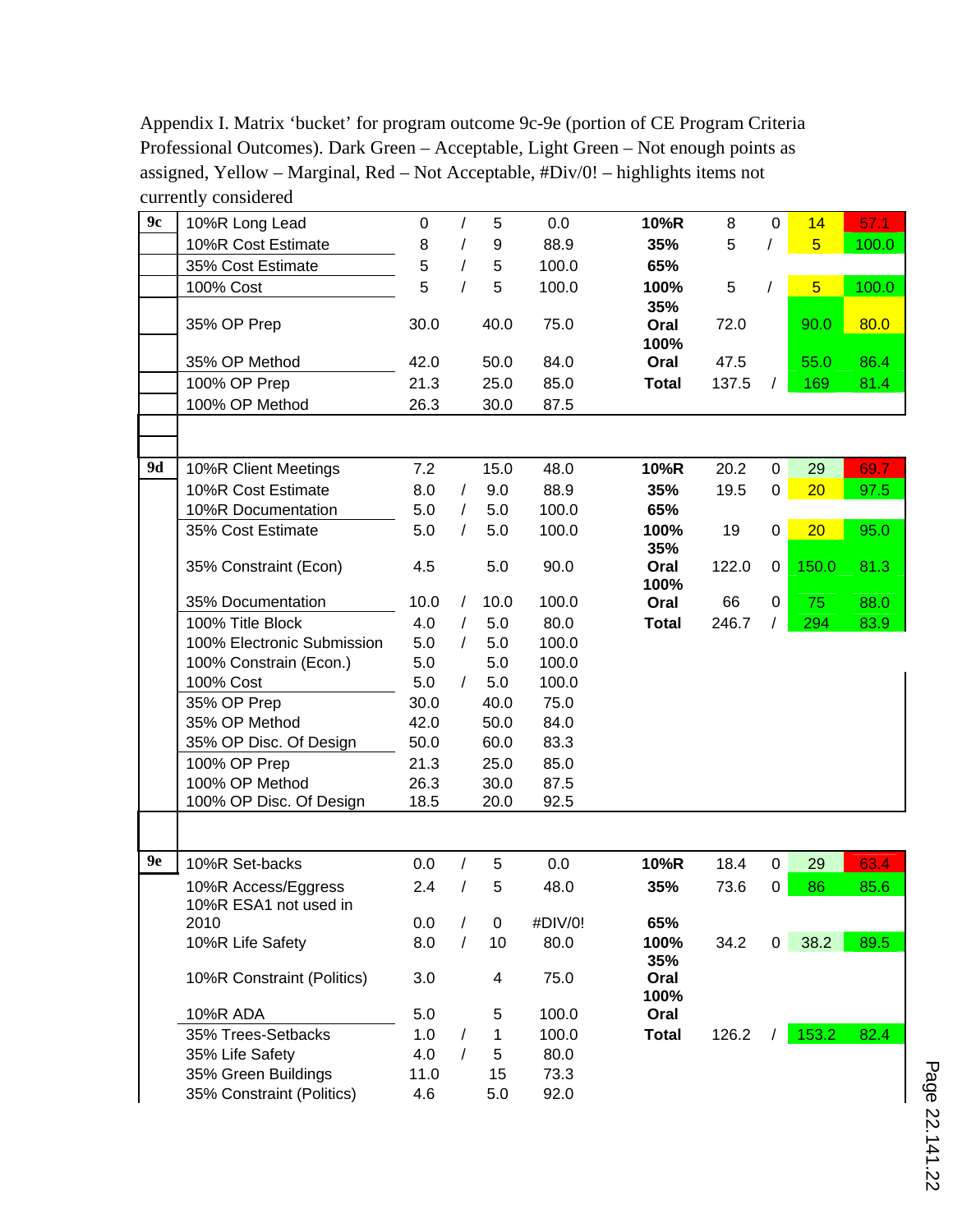| 35% ESA 1                   | 23.0 | 25.0 | 92.0        |
|-----------------------------|------|------|-------------|
| 35% SPPP                    | 30.0 | 35   | 85.7        |
| 100% setbacks               | 0.2  | 0.2  | 100.0       |
| 100% Life Safety            | 3.0  |      | 100.0       |
| 100% Env. Green Bldgs       | 11.0 | 15   | 73.3        |
| 100% Asbestos Not Used 2010 |      |      | $\#$ DIV/0! |
| 100% Constrain (Politics)   | 5.0  | 5.0  | 100.0       |
| 100% Social, Politica       | 15.0 | 15   | 100.0       |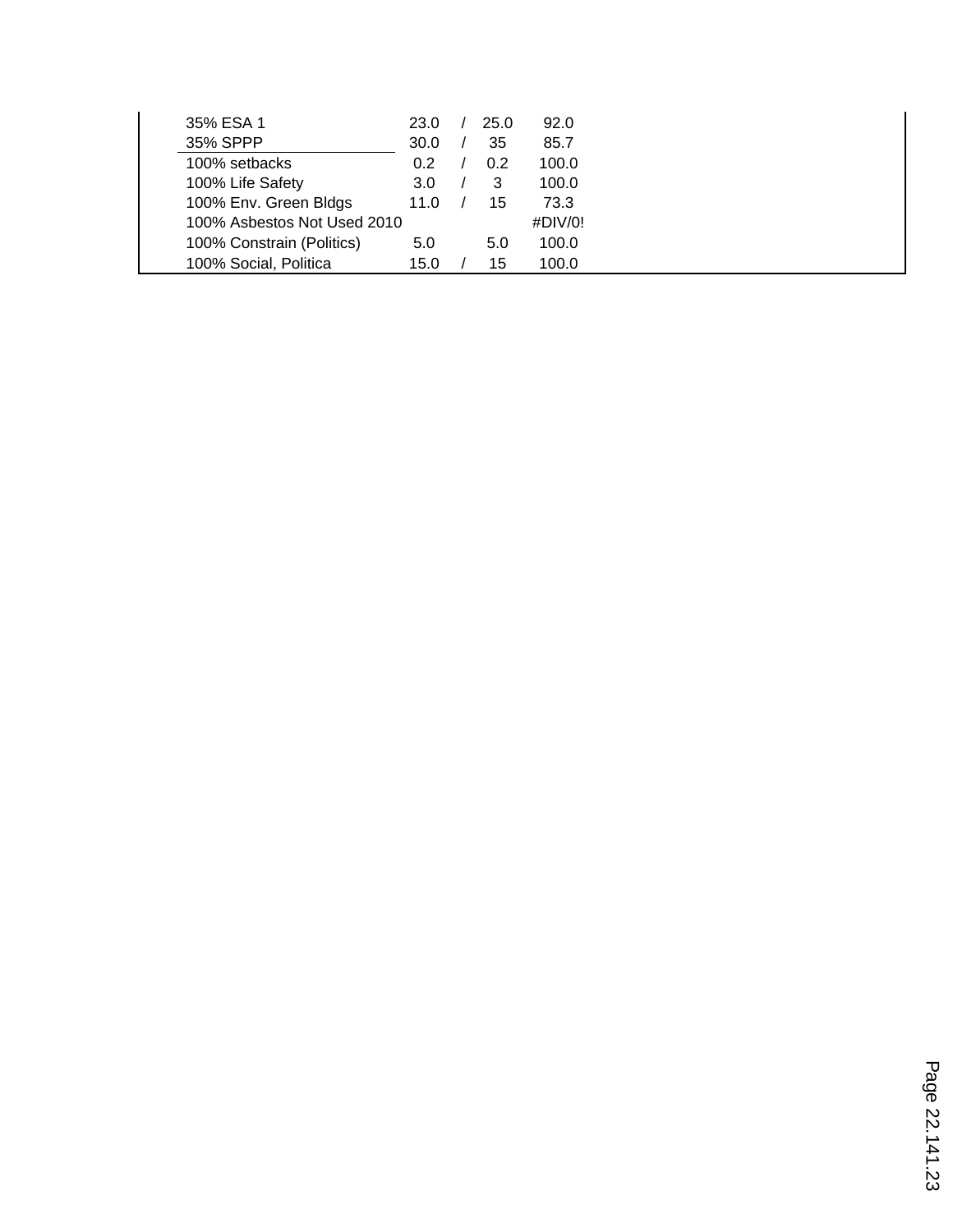|                |           | <b>BS</b> |         |         | <b>NU</b> |         | Average   |       |         |  |  |
|----------------|-----------|-----------|---------|---------|-----------|---------|-----------|-------|---------|--|--|
|                | Raw       | Avail     | Avg     | Raw     | Avail     | Avg     | Raw       | Avail | Avg     |  |  |
| 1a             | $130.0$ / | 157.0     | 82.8    | 130.0 / | 157.0     | 82.8    | $130.0$ / | 157.0 | 82.8    |  |  |
| 1 <sub>b</sub> | 0.0       | 0.0       | #DIV/0! | 0.0 /   | 0.0       | #DIV/0! | 0.0 /     | 0.0   | #DIV/0! |  |  |
| 1c             | $193.0$ / | 225.0     | 85.8    | 195.5/  | 225.0     | 86.9    | 194.3/    | 225.0 | 86.3    |  |  |
| 1d             | 493.2 /   | 633.2     | 77.9    | 492.1/  | 633.2     | 77.7    | 492.7/    | 633.2 | 77.8    |  |  |
| 2              | 44.5/     | 61.0      | 73.0    | 42.4/   | 61.0      | 69.5    | 43.4/     | 61.0  | 71.2    |  |  |
| 3a             | 195.0/    | 206.0     | 94.7    | 175.3/  | 206.0     | 85.1    | 185.1/    | 206.0 | 89.9    |  |  |
| 3b             | 10.0 /    | 10.0      | 100.0   | 9.3/    | 10.0      | 92.7    | 9.6/      | 10.0  | 96.4    |  |  |
| 4              | 0.0/      | 0.0       | #DIV/0! | 0.0 /   | 0.0       | #DIV/0! | 0.0/      | 0.0   | #DIV/0! |  |  |
| 5a             | 333.4/    | 438.8     | 76.0    | 329.6/  | 438.8     | 75.1    | 331.5/    | 438.8 | 75.5    |  |  |
| 5 <sub>b</sub> | 32.3/     | 51.3      | 62.9    | 31.2/   | 51.3      | 60.8    | 31.7/     | 51.3  | 61.9    |  |  |
| 5c             | 153.3/    | 177.8     | 86.2    | 148.4/  | 177.8     | 83.5    | 150.8/    | 177.8 | 84.9    |  |  |
| 5d             | 139.7/    | 169.7     | 82.3    | 140.0   | 169.7     | 82.5    | 139.8/    | 169.7 | 82.4    |  |  |
| 5e             | 111.4/    | 118.3     | 94.2    | 97.3/   | 118.3     | 82.3    | 104.4/    | 118.3 | 88.2    |  |  |
| 6a             | $402.2$ / | 440.4     | 91.3    | 369.9/  | 440.4     | 84.0    | 386.1 /   | 440.4 | 87.7    |  |  |
| 6b             | 50.0 /    | 55.0      | 90.9    | 49.8/   | 55.0      | 90.5    | 49.9/     | 55.0  | 90.7    |  |  |
| 7              | 593.7/    | 643.7     | 92.2    | 542.4/  | 643.7     | 84.3    | 568.1/    | 643.7 | 88.3    |  |  |
| 8a             | 0.0/      | 0.0       | #DIV/0! | 0.0 /   | 0.0       | #DIV/0! | 0.0/      | 0.0   | #DIV/0! |  |  |
| 8b             | 113.8/    | 125.0     | 91.0    | 112.4/  | 125.0     | 89.9    | 113.1/    | 125.0 | 90.5    |  |  |
| 8c             | 114.5/    | 126.2     | 90.7    | 113.1/  | 126.2     | 89.6    | 113.8/    | 126.2 | 90.1    |  |  |
| 9a             | 436.7/    | 475.4     | 91.9    | 387.8/  | 475.4     | 81.6    | 412.3/    | 475.4 | 86.7    |  |  |
| 9 <sub>b</sub> | 0.0/      | 0.0       | #DIV/0! | 0.0 /   | 0.0       | #DIV/0! | 0.0/      | 0.0   | #DIV/0! |  |  |
| 9c             | 171.1/    | 180.9     | 94.6    | 143.4/  | 180.9     | 79.3    | 157.3/    | 180.9 | 86.9    |  |  |
| 9d             | 271.9/    | 290.4     | 93.7    | 236.3/  | 290.4     | 81.4    | 254.1/    | 290.4 | 87.5    |  |  |
| 9e             | 111.2     | 124.2     | 89.5    | 105.8/  | 124.2     | 85.2    | 108.5/    | 124.2 | 87.4    |  |  |

Appendix II Assessment matrix: (a) 2007-2008; (b) 2008-2009; (c) 2009-2010. (a) Dark Green – Acceptable, Light Green – Not enough points as assigned, Yellow – Marginal, Red – Not Acceptable, #Div/0! – highlights items not currently considered

(b) Light Green – Acceptable, Yellow – Marginal, Red – Not Acceptable, #Div/0! – highlights items not currently considered

| <b>Outcome</b> |         | Sekai  |               |           | <b>AAA</b> |               |                 | <b>GMC</b> |               | Average         |       |               |
|----------------|---------|--------|---------------|-----------|------------|---------------|-----------------|------------|---------------|-----------------|-------|---------------|
|                | Raw     | Avail  | Avg           | Raw       | Avail      | Avg           | Raw             | Avail      | Avg           | Raw             | Avail | Avg           |
| 1a             | 139.0 / | 152.0  | 91.4          | 145.0/    | 152.0      | 95.4          | 140.7/          | 152.0      | 92.6          | 141.6/          | 152.0 | 93.1          |
| 1 <sub>b</sub> | 0.0 /   |        | $0.0$ #DIV/0! | 0.0/      |            | $0.0$ #DIV/0! | 0.0 /           |            | $0.0$ #DIV/0! | 0.0/            |       | $0.0$ #DIV/0! |
| 1c             | 192.1/  | 220.0  | 87.3          | $205.0$ / | 220.0      | 93.2          | 197.1/          | 220.0      | 89.6          | 198.1/          | 220.0 | 90.0          |
| 1 <sub>d</sub> | 593.8/  | 668.2  | 88.9          | 592.2     | 668.2      | 88.6          | 541.7           | 668.2      | 81.1          | 575.9/          | 668.2 | 86.2          |
| $\mathbf{2}$   | 101.8   | 131.0  | 77.7          | 75.8/     | 131.0      | 57.9          | 95.4/           | 131.0      | 72.8          | 91.0 /          | 131.0 | 69.5          |
| 3a             | 253.6/  | 281.0  | 90.2          | 230.6/    | 281.0      | 82.1          | 229.3/          | 281.0      | 81.6          | 237.8/          | 281.0 | 84.6          |
| 3b             | 114.5/  | 135.0  | 84.8          | 114.7     | 136.0      | 84.4          | 128.8/          | 135.0      | 95.4          | 119.4/          | 135.0 | 88.2          |
| 4              | 1061.37 | 1285.1 | 82.6          | 1035.7/   | 1285.1     | 80.6          | 1069.0 / 1285.1 |            | 83.2          | 1055.3 / 1285.1 |       | 82.1          |
| 5a             | 415.2/  | 450.5  | 92.2          | $420.1$ / | 450.5      | 93.2          | 383.3/          | 450.5      | 85.1          | 406.2/          | 450.5 | 90.2          |
| 5b             | 138.2   | 199.6  | 69.2          | 118.3/    | 199.6      | 59.3          | 181.7/          | 199.6      | 91.0          | 146.1/          | 199.6 | 73.2          |
| 5с             | 234.8/  | 294.0  | 79.9          | 218.2     | 294.0      | 74.2          | $232.0$ /       | 294.0      | 78.9          | 228.3/          | 294.0 | 77.7          |
| 5d             | 137.2   | 178.0  | 77.1          | 161.1     | 178.0      | 90.5          | 134.6/          | 178.0      | 75.6          | 144.3/          | 178.0 | 81.1          |
| <b>5e</b>      | 136.0/  | 163.0  | 83.4          | 118.0/    | 163.0      | 72.4          | 137.3/          | 163.0      | 84.3          | 130.4/          | 163.0 | 80.0          |
| 6a             | 445.7/  | 535.0  | 83.3          | $450.0$ / | 536.0      | 84.0          | 448.2 /         | 535.0      | 83.8          | 448.0/          | 535.0 | 83.7          |
| 6b             | 34.0 /  | 39.0   | 87.2          | 33.8/     | 39.0       | 86.6          | 36.1/           | 39.0       | 92.5          | 34.6/           | 39.0  | 88.8          |
| $\overline{7}$ | 626.4   | 672.0  | 93.2          | 590.3/    | 672.0      | 87.8          | 572.2/          | 672.0      | 85.1          | 596.3/          | 672.0 | 88.7          |
| 8a             | 15.0/   | 20.0   | 75.0          | $14.0$ /  | 20.0       | 70.1          | 16.3/           | 20.0       | 81.3          | 15.1            | 20.0  | 75.4          |
| 8b             | 99.0/   | 110.0  | 90.0          | $188.0$ / | 246.0      | 76.4          | 215.0/          | 245.0      | 87.8          | 167.3/          | 245.0 | 84.7          |
| 8c             | 131.3/  | 159.2  | 82.5          | $115.0$ / | 159.2      | 72.2          | 133.0/          | 159.2      | 83.5          | 126.4           | 159.2 | 79.4          |
| 9a             | 482.2/  | 545.0  | 88.5          | 484.1/    | 545.0      | 88.8          | 444.7/          | 545.0      | 81.6          | 470.3/          | 545.0 | 86.3          |
| 9b             | 0.0/    |        | $0.0$ #DIV/0! | 0.0/      |            | $0.0$ #DIV/0! | 0.0/            |            | $0.0$ #DIV/0! | 0.0/            |       | $0.0$ #DIV/0! |
| 9с             | 167.2/  | 189.0  | 88.5          | 167.4/    | 189.0      | 88.6          | 159.6/          | 189.0      | 84.5          | 164.8/          | 189.0 | 87.2          |
| 9d             | 279.8/  | 314.0  | 89.1          | 278.3/    | 314.0      | 88.6          | 264.3/          | 314.0      | 84.2          | 274.1           | 314.0 | 87.3          |
| 9e             | 132.2/  | 163.2  | 81.0          | $120.0$ / | 163.2      | 73.5          | 130.9/          | 163.2      | 80.2          | 127.7/          | 163.2 | 78.2          |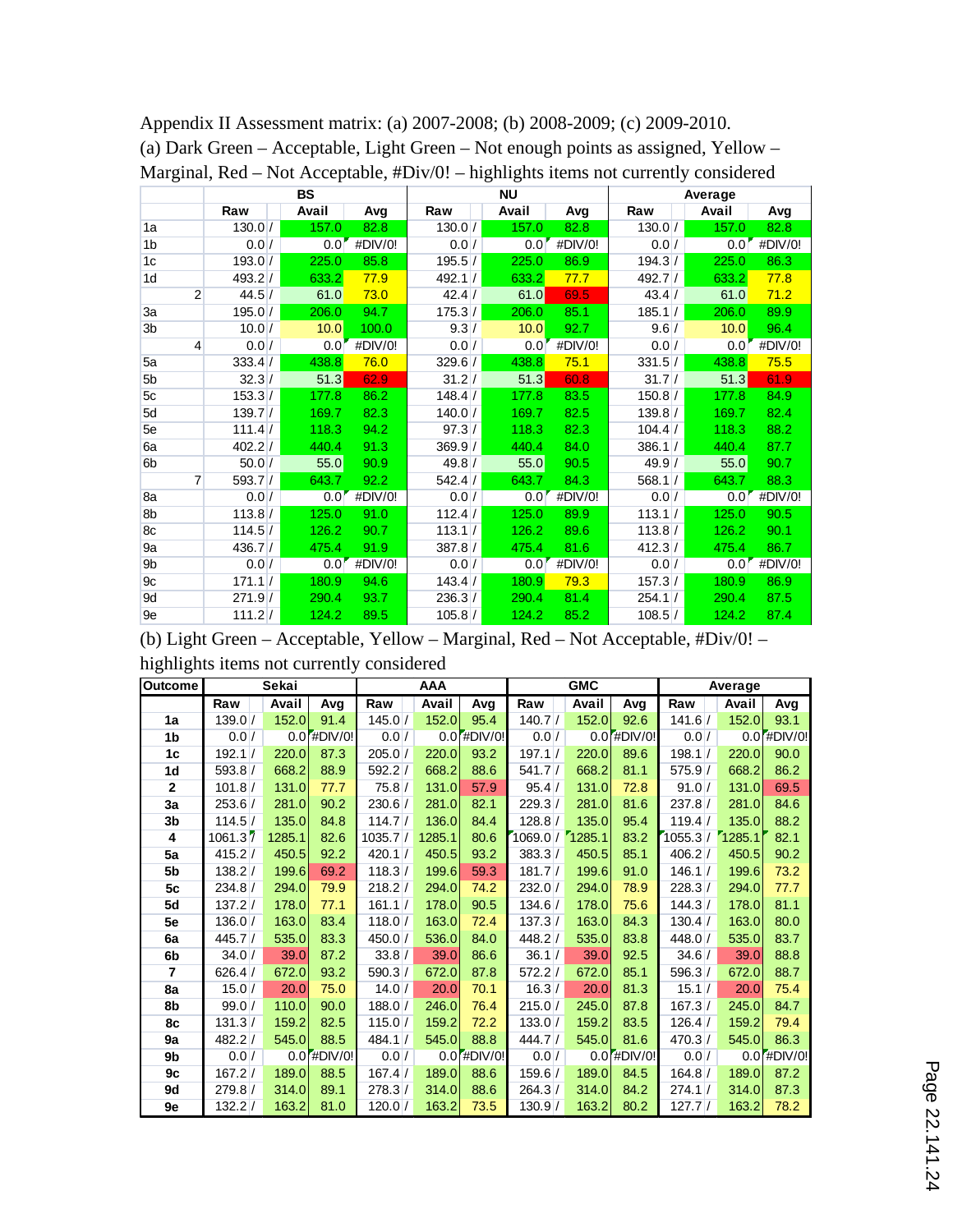(c) Dark Green – Outstanding, Light Green – Acceptable, Yellow – Marginal, Red – Not Acceptable, #Div/0! – highlights items not currently considered

| Outcome | <b>FAMM</b> |        |         |       | E <sub>9</sub> |         |       | <b>Base</b> |         |        | <b>JDOT</b> |         | Average |        |         |
|---------|-------------|--------|---------|-------|----------------|---------|-------|-------------|---------|--------|-------------|---------|---------|--------|---------|
|         | Raw         | Avail  | Avg     | Raw   | Avail          | Avg     | Raw   | Avail       | Avg     | Raw    | Avail       | Avg     | Raw     | Avail  | Avg     |
| 1a      | 126.0       | 152.0  | 82.9    | 149.0 | 152.0          | 98.0    | 124.0 | 152.0       | 81.6    | 136.5  | 152.0       | 89.8    | 133.9   | 152.0  | 88.1    |
| 1b      | 0.0         | 0.0    | #DIV/0! | 0.0   | 0.0            | #DIV/0! | 0.0   | 0.0         | #DIV/0! | 0.0    | 0.0         | #DIV/0! | 0.0     | 0.0    | #DIV/0! |
| 1c      | 188.0       | 220.0  | 85.5    | 210.0 | 220.0          | 95.5    | 185.0 | 220.0       | 84.1    | 195.5  | 220.0       | 88.9    | 194.6   | 220.0  | 88.5    |
| 1d      | 571.6       | 668.2  | 85.5    | 586.7 | 668.2          | 87.8    | 489.6 | 668.2       | 73.3    | 587.8  | 668.2       | 88.0    | 558.9   | 668.2  | 83.6    |
| 2       | 78.5        | 91.0   | 86.3    | 73.5  | 91.0           | 80.8    | 56.5  | 91.0        | 62.1    | 82.5   | 91.0        | 90.7    | 72.8    | 91.0   | 79.9    |
| 3a      | 241.2       | 281.0  | 85.8    | 202.0 | 281.0          | 71.9    | 204.5 | 281.0       | 72.8    | 245.0  | 281.0       | 87.2    | 223.2   | 281.0  | 79.4    |
| 3b      | 115.5       | 136.0  | 84.9    | 129.8 | 136.0          | 95.4    | 118.0 | 136.0       | 86.8    | 119.3  | 136.0       | 87.7    | 120.6   | 136.0  | 88.7    |
| 4       | 968.4       | 1152.1 | 84.1    | 951.5 | 1152.1         | 82.6    | 912.3 | 1152.1      | 79.2    | 1007.6 | 1152.1      | 87.5    | 959.9   | 1152.1 | 83.3    |
| 5a      | 397.8       | 445.5  | 89.3    | 389.3 | 445.5          | 87.4    | 342.4 | 445.5       | 76.8    | 388.9  | 445.5       | 87.3    | 379.6   | 445.5  | 85.2    |
| 5b      | 145.9       | 194.6  | 74.9    | 121.2 | 194.6          | 62.3    | 148.2 | 194.6       | 76.2    | 177.9  | 194.6       | 91.4    | 148.3   | 194.6  | 76.2    |
| 5c      | 225.9       | 259.0  | 87.2    | 226.0 | 259.0          | 87.3    | 227.6 | 259.0       | 87.9    | 233.0  | 259.0       | 90.0    | 228.1   | 259.0  | 88.1    |
| 5d      | 190.0       | 243.0  | 78.2    | 207.0 | 243.0          | 85.2    | 186.1 | 243.0       | 76.6    | 200.0  | 243.0       | 82.3    | 195.8   | 243.0  | 80.6    |
| 5e      | 150.9       | 183.0  | 82.4    | 166.0 | 183.0          | 90.7    | 145.6 | 183.0       | 79.6    | 177.9  | 183.0       | 97.2    | 160.1   | 183.0  | 87.5    |
| 6a      | 459.3       | 541.0  | 84.9    | 470.1 | 541.0          | 86.9    | 468.2 | 541.0       | 86.5    | 490.1  | 541.0       | 90.6    | 471.9   | 541.0  | 87.2    |
| 6b      | 62.0        | 89.0   | 69.7    | 89.0  | 89.0           | 100.0   | 75.5  | 89.0        | 84.8    | 57.0   | 89.0        | 64.0    | 70.9    | 89.0   | 79.6    |
|         | 500.9       | 662.0  | 75.7    | 582.9 | 662.0          | 88.1    | 490.6 | 662.0       | 74.1    | 607.6  | 662.0       | 91.8    | 545.5   | 662.0  | 82.4    |
| 8a      | 60.0        | 60.0   | 100.0   | 56.0  | 60.0           | 93.3    | 52.0  | 60.0        | 86.7    | 60.0   | 60.0        | 100.0   | 57.0    | 60.0   | 95.0    |
| 8b      | 231.0       | 271.0  | 85.2    | 254.0 | 271.0          | 93.7    | 225.5 | 271.0       | 83.2    | 254.5  | 271.0       | 93.9    | 241.3   | 271.0  | 89.0    |
| 8c      | 156.7       | 184.2  | 85.1    | 167.2 | 184.2          | 90.8    | 148.4 | 184.2       | 80.6    | 177.7  | 184.2       | 96.5    | 162.5   | 184.2  | 88.2    |
| 9a      | 404.7       | 525.0  | 77.1    | 455.6 | 525.0          | 86.8    | 395.6 | 525.0       | 75.4    | 462.2  | 525.0       | 88.0    | 429.5   | 525.0  | 81.8    |
| 9b      | 0.0         | 0.0    | #DIV/0! | 0.0   | 0.0            | #DIV/0! | 0.0   | 0.0         | #DIV/0! | 0.0    | 0.0         | #DIV/0! | 0.0     | 0.0    | #DIV/0! |
| 9c      | 143.1       | 169.0  | 84.7    | 137.4 | 169.0          | 81.3    | 137.5 | 169.0       | 81.4    | 151.8  | 169.0       | 89.8    | 142.4   | 169.0  | 84.3    |
| 9d      | 256.8       | 294.0  | 87.3    | 241.1 | 294.0          | 82.0    | 246.7 | 294.0       | 83.9    | 262.6  | 294.0       | 89.3    | 251.8   | 294.0  | 85.6    |
| 9e      | 122.6       | 153.2  | 80.0    | 125.2 | 153.2          | 81.7    | 126.2 | 153.2       | 82.4    | 140.3  | 153.2       | 91.6    | 128.6   | 153.2  | 83.9    |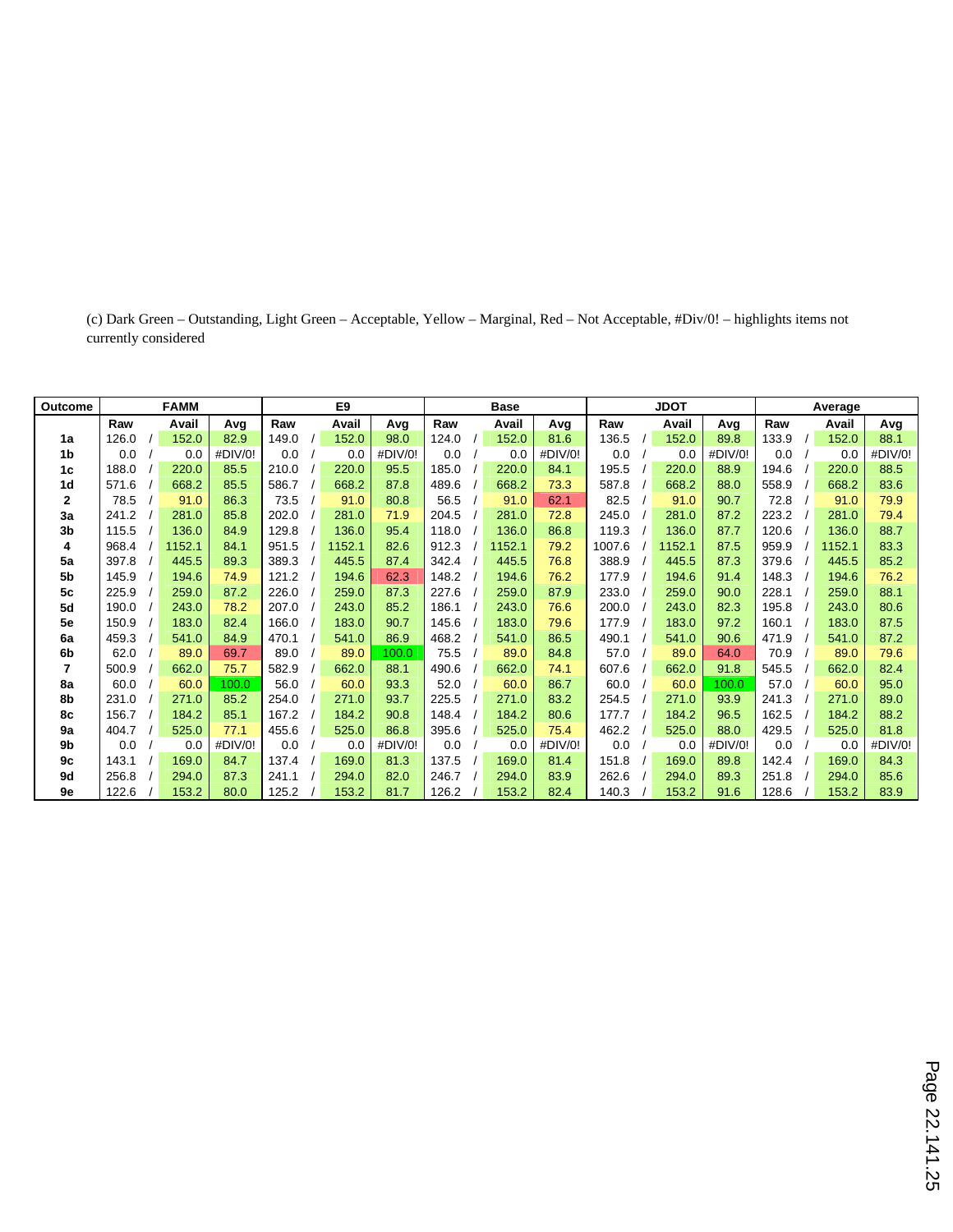| Outcome 9c: Can explain management concepts and processes. |                |          |             |            |  |  |  |  |
|------------------------------------------------------------|----------------|----------|-------------|------------|--|--|--|--|
| <b>Direct Measures</b>                                     | Tab            | Standard | 2009-10     | Historical |  |  |  |  |
|                                                            |                |          | Performance | Average    |  |  |  |  |
| CENG 4339, HW 3, Pr 2                                      | 1              | 80.0     | 81          |            |  |  |  |  |
| CEG 4339, Final Exam, Question #26                         | $\overline{2}$ | 80.0     | 99.0        | 100        |  |  |  |  |
| CENG 4341, Paper 8                                         | 3              | 80.0     | 89.7        |            |  |  |  |  |
| CENG 4341, Exam 3, Question 3                              | 4              | 80.0     | 88.8        |            |  |  |  |  |
| CENG 4341, Final Exam Question                             | 5              | 80.0     | 94.5        | 81.7       |  |  |  |  |
| CENG 4315, 100% Submittal                                  |                | 80.0     | 87.2        | 86.9       |  |  |  |  |
| <b>Indirect Measures</b>                                   |                | Standard | 2009-10     | Historical |  |  |  |  |
|                                                            |                |          | Performance | Average    |  |  |  |  |
| Question A22. Senior survey                                |                | 4/5      | 4.4/5       | 4.35/5     |  |  |  |  |
| Question A22. Faculty survey                               |                | 4/5      | 4.2/5       | 4.0/5      |  |  |  |  |
| Question A22. Alumni survey                                |                | 4/5      | 4.6/5       | 4.2/5      |  |  |  |  |
| Question A22. Employer survey                              |                | 4/5      | 4.5/5       | 3.75/5     |  |  |  |  |
| <b>Curriculum Measures</b>                                 |                | Standard | 2009-10     | Historical |  |  |  |  |
|                                                            |                |          | Performance | Average    |  |  |  |  |
| Completion of CENG 4341, CENG                              |                | 5        | 5           | 5          |  |  |  |  |
| 4339                                                       |                |          |             |            |  |  |  |  |
|                                                            |                |          |             |            |  |  |  |  |
|                                                            |                |          |             |            |  |  |  |  |

Appendix III Performance measures and results for Outcomes 9c-9e. a. 2009-10 performance measures and results for CE program outcome 9c.

**2009-10 Assessment: 4+ (Remained the same)** 

b. 2009-10 performance measures and results for CE program outcome 9d.

# **Outcome 9d: Can explain concepts of business practice.**

| <b>Direct Measures</b>                | Tab            | <b>Standard</b> | 2009-10      | Historical |
|---------------------------------------|----------------|-----------------|--------------|------------|
|                                       |                |                 | Performance  | Average    |
| Ethics and Business Practices portion |                | 83[80]          | $74(-9)[-6]$ | $(-10)$    |
| of F.E. exam                          |                |                 |              |            |
| CENG 4339, Final Exam Pr. 13          |                | 80.0            | 84.0         | 88.0       |
| CENG 4341, Paper 7                    | $\overline{2}$ | 80.0            | 89.4         | 89.8       |
| CENG 4341, Exam #3, Question 1        | 3              | 80.0            | 94.8         | 92.3       |
| CENG 4341, Final exam, Question 3     | 4              | 80.0            | 85.8         | 88.6       |
| CENG 4315, 100% Submittal             |                | 80.0            | 85.6         | 87.4       |
| <b>Indirect Measures</b>              |                | Standard        | 2009-10      | Historical |
|                                       |                |                 | Performance  | Average    |
| Question A23. Senior survey           |                | 4/5             | 4.3/5        | 4.4/5      |
| Question A23. Faculty survey          |                | 4/5             | 4.2/5        | 4.0/5      |
| Question A23. Alumni survey           |                | 4/5             | 4.5/5        | 4.2/5      |
| Question A23. Employer survey         |                | 4/5             | 4.5/5        | 3.45/5     |
| <b>Curriculum Measures</b>            |                | Standard        | 2009-10      | Historical |